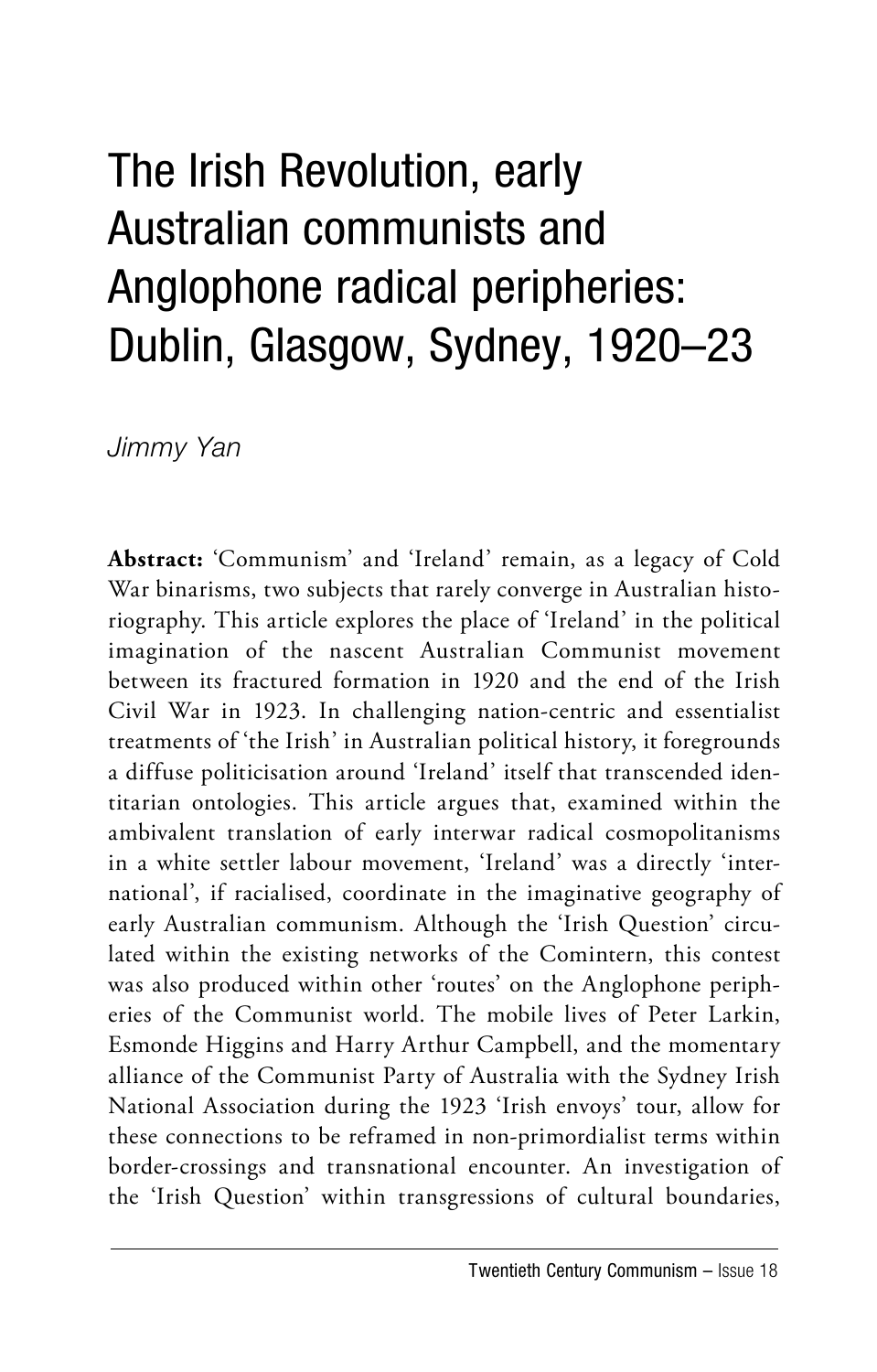instead of 'shared' national histories, can facilitate its extrication from Cold War narratives of ossified 'identity'.

**Keywords:** Ireland, nationalism, settler-colonialism, CPGB, Australia.

T he birth of the Australian communist movement in 1920 coincided with the highpoints of the Russian Civil War and the Irish War of Independence: two flashpoints in a post-war global context marked by a chronological extension of the Great War into a 'Greater War'.1 'Ireland' figured, within the early Australian communist movement, as a facet of an ambivalent contest over 'empire', 'race' and 'self-government' in a racially exclusionary 'white' settler society in the Pacific. In foregrounding the fluid and contested character of these early debates, this article explores the place of 'Ireland' in the political imaginary of the nascent Australian communist movement between its formation in October 1920 and the end of the Irish Civil War in 1923. It contends that a broader politicisation in the 'white' settler world around Irish independence shaped the 'global' and counter-imperial imaginary of early Australian Communists. Although the Communist International mediated the anti-colonial outlook of Australian communists at the most general level, the 'Irish Question' circulated within multiple other radical networks constituted through cross-border mobility and direct contact with the Irish revolution. The mobile lives of radicals who moved across the Anglophone peripheries of the communist world – in Australasia, England, Scotland and Ireland itself – offer avenues for investigating the networked character of the 'Irish Question' beyond the 'grammar of nationalism', and within distinctly cosmopolitan subjectivities.

The disparate strands of Australian radicalism with sympathies for the Russian Revolution converged, in October 1920, in the belated formation of an initially fractious communist movement visibly attuned to a global context of imperial disintegration. Stuart Macintyre situates the emergence of the Comintern beyond the obvious import of the Russian Revolution itself to the international communist movement, and within wider revolutionary aftershocks in Italy, France,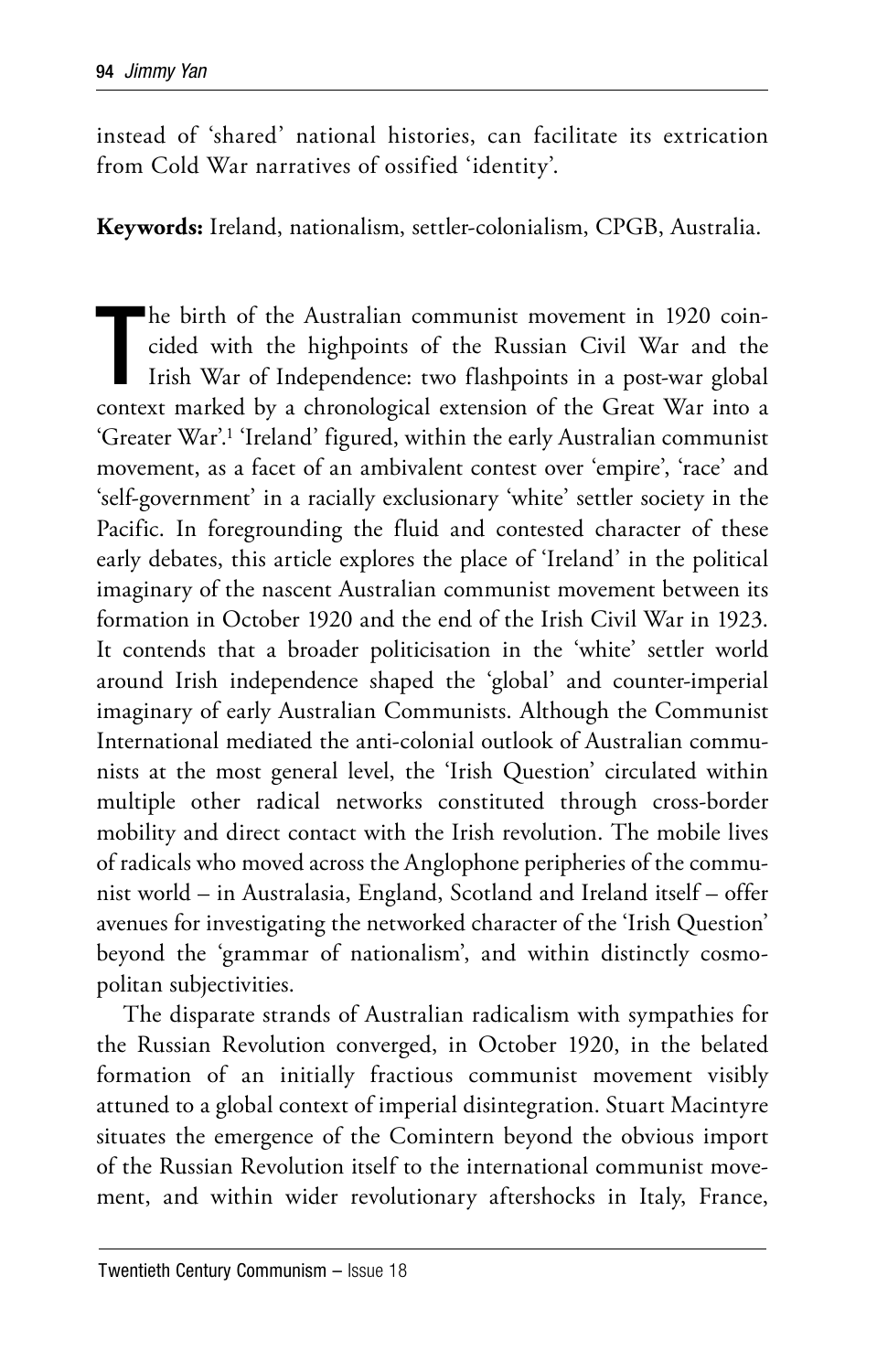Spain, China, India and Latin America.2 Yet by contrast, the Irish War of Independence and Civil War have yet to be examined in the same terms as a formative 'global' influence upon Australian communism. By contrast to their treatment of Russia as a self-evidently 'international' question, historians of Australian political radicalism have largely confined their framing of the 'Irish Question' to narratives of a bounded 'Irish presence' inside the labour movement.3 Frank Farrell largely omitted the 'Irish Question' from his study of 'international socialism' in Australia, except to excise it as an example of the 'tammany-style politics' of 'Catholics'.4 The trope of 'Irish radicalism', as such, figures more prominently in Australian historiography as a subset of radical *Australian* nationalist myth – a surrogate for masculinist narratives of settler egalitarianism – than as a modern, post-war nationalist movement.5 Although reified conceptions of identity may correct the marginalisation of Irish cultural difference from Australian history, they foreclose the possibility of assessing 'Ireland' itself as a focus of 'internationalist', cosmopolitan and indeed non-'Irish' politicisation within integrated urban spaces.

Early histories of Catholic-Irish Australia largely replicated this abstraction of the 'Irish Question' from broader contexts of interwar political radicalism while holding the subject of Communism to be a long-standing historiographical taboo. Writing as a self-acknowledged cultural insiderist in a climate of Catholic anti-communism, historian of Irish-Australia Patrick O'Farrell, whose work remains foundational to the field, characterised labour radicals and 'anything touched by' the Bolshevik revolution as a 'socialist kiss of death'.6 O'Farrell, a contributor to the conservative *Quadrant* journal, whose intellectual outlook was heavily shaped by Cold War contexts, broadly sympathised with the aims of the anti-communist Democratic Labour Party (DLP) and described communism as an 'insidious and powerful menace which must be opposed without compromise'.7 By contrast to cognate histories in Britain and the United States, studies of the 'Irish Question' in the Australian labour movement, including Celia Hamilton's, have similarly been concerned less with Irish nationalism than with the roots of Cold War political Catholicism.8 Yet in potentially overstating the depth of Catholic-communist animosity in the early interwar Australian labour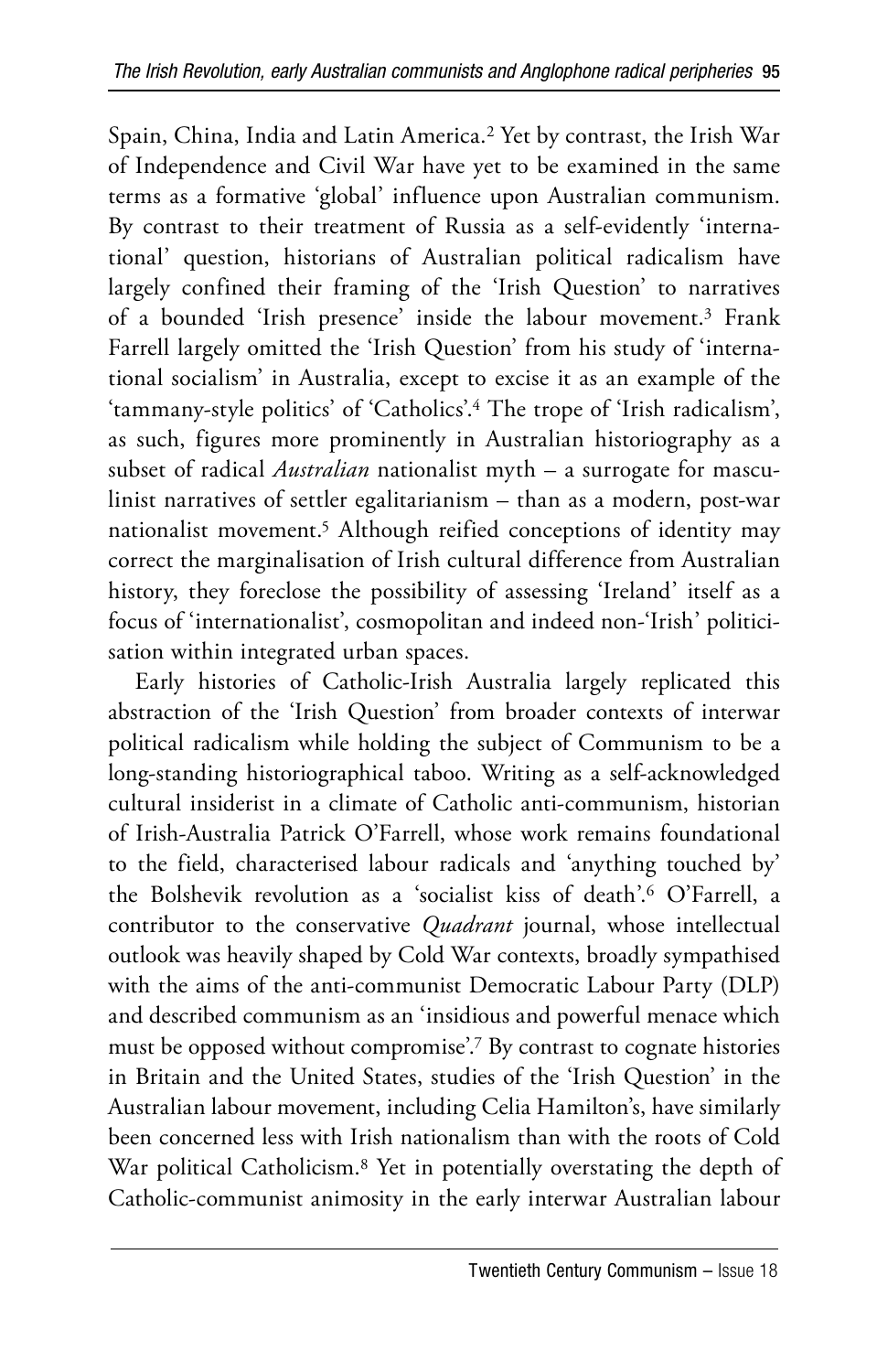movement, this historiography has tended to anachronistically read Cold War tropes into the socio-political conflicts of the early twentieth century. One recent contribution to the genre of 'DLP history' draws an explicit link between the Catholic Worker's Association of the Great War and the anti-communist 'Movement' of the Cold War.9 A core feature of this distinctly Cold War interpretation is a methodological Australian nationalism, within which, according to O'Farrell, 'the big Irish questions in Australia' were those that raised peculiarly 'Australian' instead of global or imperial questions.10

Over half a century on from the Cold War Labour Party split in Australia, a breaching of the historiographical divide between 'communism' and 'Ireland' in Australian history necessitates moving beyond nation-centric and ontologically essentialist paradigms. As Bruce Nelson contends in relation to similar debates in histories of Irish-American nationalism, attempts to uncover a monolithic and consensual 'Catholic opinion', usually conceived as 'conservative', can obscure the relationship of the 'Irish Question' to wider contexts of early interwar political radicalism.11 Elizabeth Malcolm and Dianne Hall have, in emphasising the multiplicity of 'Irish' experiences in Australia beyond ethnic ideal-types, foregrounded relations of settlercolonialism and 'race' in their *New History of the Irish in Australia*. 12 Recent transnational approaches to the 'Global Irish Revolution' offer further avenues for extricating the 'Irish Question' from bounded histories of 'Australia.' Enda Delaney and Fearghal McGarry propose a broadening of Irish revolutionary history from histories of 'the Irish overseas' to the 'Irish Question' itself, as it circulated within global networks.13 This embrace of connections over conventional metaphors of 'shared' national histories presents, in turn, a basis for recovering the relationship of radical, and particularly communist, networks to the global Irish revolution. In a departure from 'island histories' of interwar Irish radicalism, Maurice Casey examines the role of personal networks in the formation of a distinct 'Comintern Generation' in interwar Ireland.14 Oleksa Drachewych has, in the same vein, argued for transnationalising the study of the Communist International itself through a re-emphasis upon radical networks, diasporas and border-crossings.15 Applied to Australian contexts, a transnational and anti-essentialist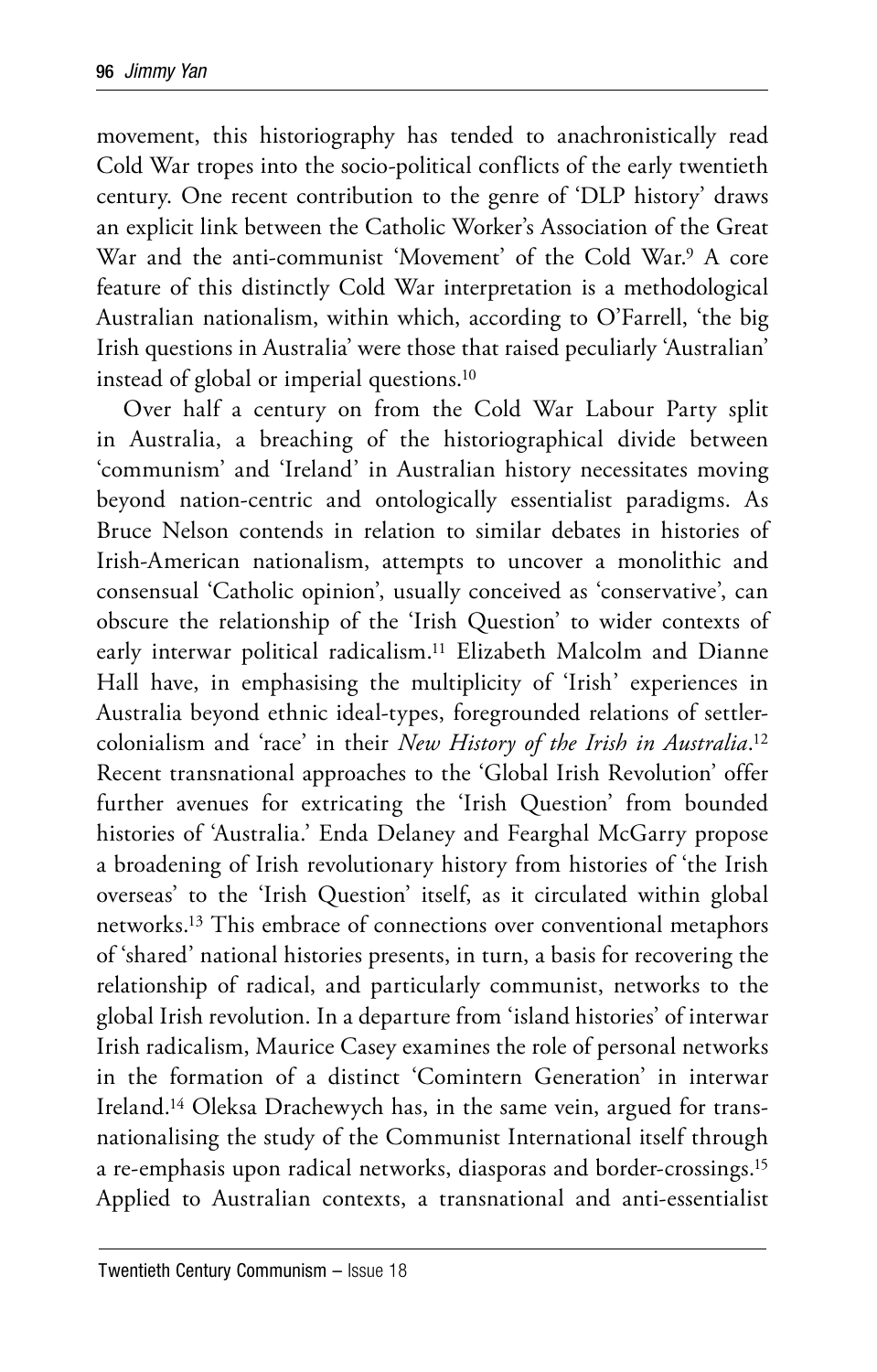conception of the 'Irish Question' can facilitate the recovery of previously overlooked solidarities, alliances and political imaginaries beyond settler national narratives

## Imagining Ireland at the foundation of the CPA

Any consideration of the influence of the Irish revolution upon Australian communism necessitates a study not of one Communist Party, but of a shifting alliance of radical currents, marked by fluid political boundaries. In a far cry from the disciplined and highly centralised party apparatus of the later CPA, Australian communists remained divided for the entirety of 1921 between two Sydney-based factions following a futile attempt at an initial unity conference.16 One grouping, based on Sussex Street, named itself the Communist Party of Australia (CPA) and comprised an eclectic collection of former Industrial Workers of the World (IWW) members led by Tom Glynn, radical trade union officials in Sydney led by Jock Garden, and a short-lived grouping of former Victorian Socialist Party (VSP) members led by Percy Laidler in Melbourne.17 The other, a grouping based on Liverpool Street that called itself the International Communists, was a reincarnation of the existing Australian Socialist Party (ASP).18 The period of 1920–1921 thus formed a liminal juncture for Australian radicalism in which not one but numerous radical networks vied for influence on the revolutionary left of the labour movement. Early attempts by radicals to relate to the 'Irish Question' thus took place not within a well-oiled party machine, but a loose alliance of industrial militants, iconoclastic personalities and radical intellectuals. The ensuing twenty months of internecine feuding between the 'Sussex Street' and 'Liverpool Street' parties, culminating in the formal recognition of the CPA by the Comintern in May 1922, broadly coincided with the highpoint of Australian politicisation around the Irish revolution itself.19

Communist responses to the 'Irish Question' in Australia were, at a local level, anchored in a wider alignment between Catholic and labour associational networks.20 Although leading figures in the New South Wales Catholic Federation did ideologically oppose communism,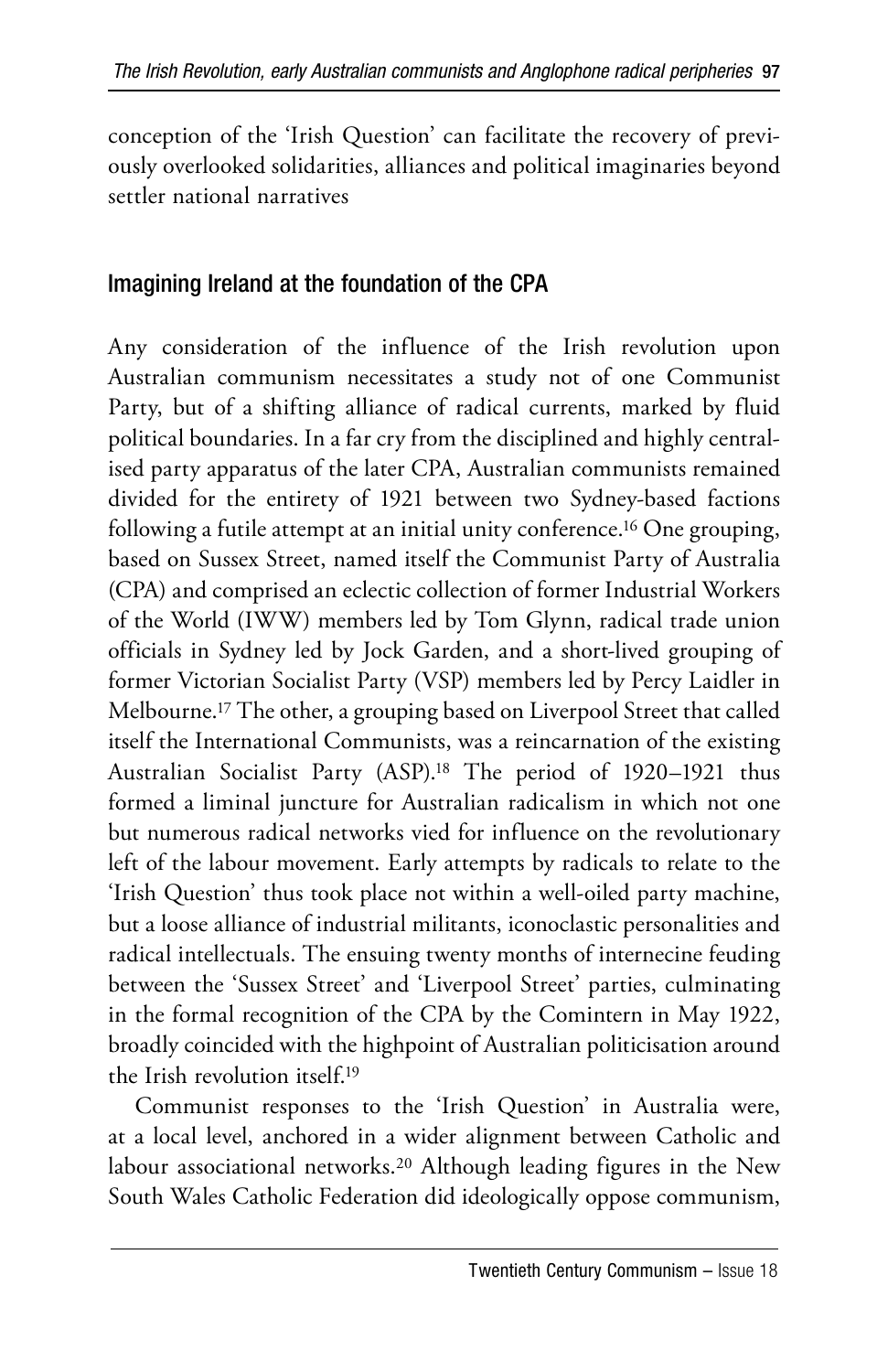an explicit conflation by Patrick O'Farrell of ecclesiastical opinion with 'Catholic' opinion more widely obscures the entangled character of Catholic-labour relations 'from below'.21 Melbourne's Catholic Archbishop Daniel Mannix was himself influenced by the wider urban radical culture of the anti-conscription movement and routinely made speeches that, as Val Noone notes, mirrored the rhetoric of radical Labour parliamentarians.<sup>22</sup> The early Australian communist parties opposed anti-Catholic sectarianism, but took a considerably more critical attitude towards the Catholic hierarchy itself than the Victorian Socialist (VSP).<sup>23</sup> An early supporter of the call for an Australian section of the Comintern was the Melbourne radical Guido Barracchi, a figure prominent in radical literary circles.24 Writing for his journal the *Proletarian Review,* Barracchi linked the deportation from Australia of German priest Father Charles Jerger in 1920 to the 'the Irish'.25 Although unrelated to the 'Irish Question' itself, the Jerger controversy provided Barracchi a political frame for differentiating 'Irish' from 'Catholic' concerns. Noting the presence of Daniel Mannix and Eamon de Valera in the United States in August 1920, Barracchi contrasted the enthusiasm of the church to defend Jerger with the apparent failure of either Irish nationalist to defend Jim Larkin from prosecution by American authorities.26 The symbol of Larkin allowed the CPA to combine a sympathy for Irish independence with an anti-clerical class discourse, and was recapitulated in an 'Open Letter' from the Sussex Street CPA to Mannix:

You know that when you were in America you dared not even mention the name of Jim Larkin, who was thrown into the jails of America by the American Capitalists. Jim Larkin! The foremost fighter for social freedom that your country, Ireland ever bred … Here is the difference between us, Jim Larkin is a member of the Irish working class. You are a member of the Irish bourgeoisie, and the class struggle leaves us face to face. On the Irish question alone can we come together. You stand for the liberation of the Irish people from the bloody dictatorship of the British, so do the Communists.27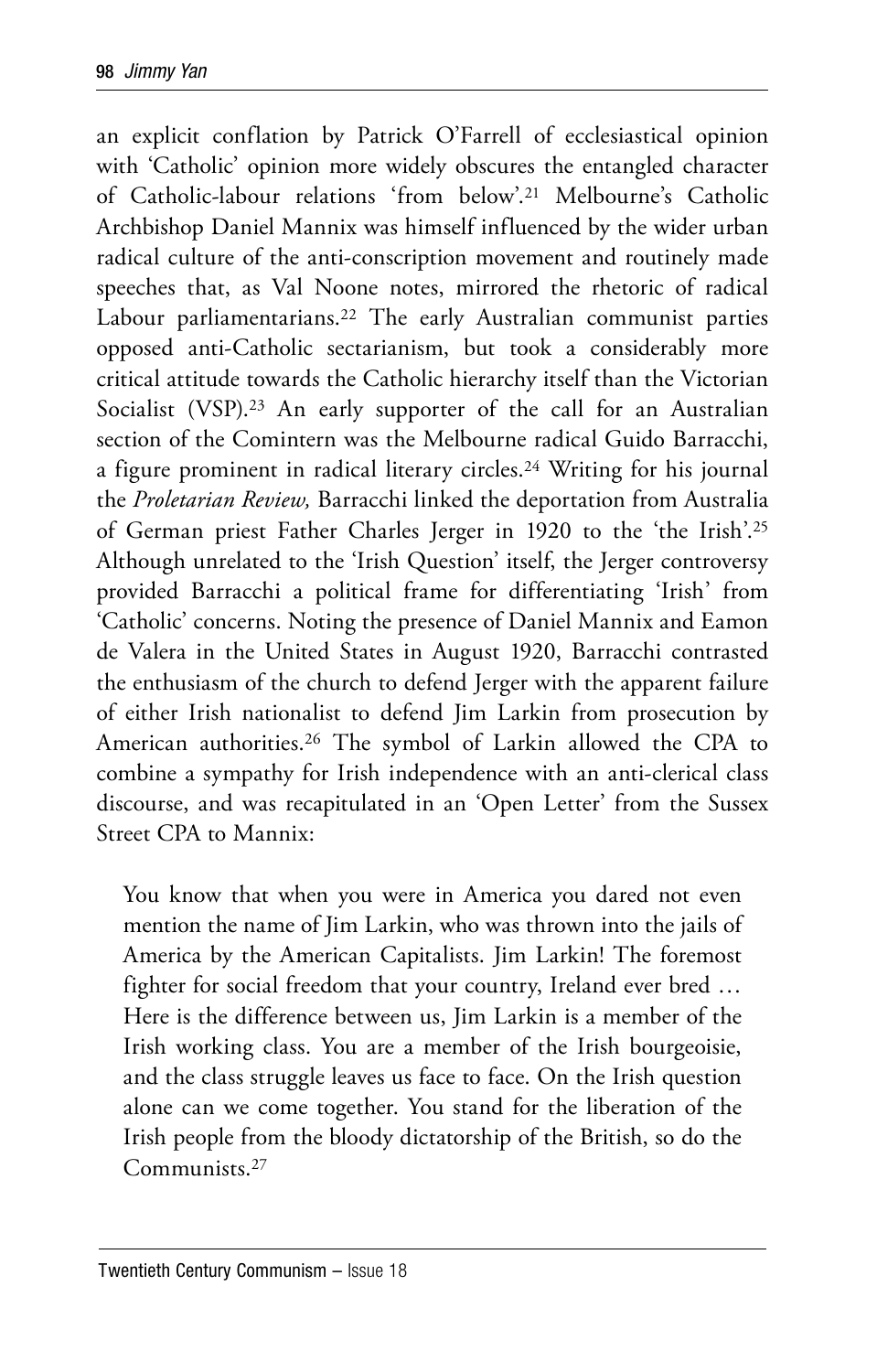In practice, the relationship between early Australian communists and Irish nationalist mobilisation was more unstable than such formal polemics suggest. In the absence of close relations with the Comintern itself in the early months of Australian communism, a broader politicisation around the 'Irish Question' in the 'white' settler world was pivotal in shaping the contest inside the Australian communist movement over Ireland.28 Between March 1921 and the conclusion of the Anglo-Irish Treaty in December 1921, Irish nationalist activity in Australia took place under the helm of various campaigns that sought to translate movements for 'Irish self-determination' in Britain, Canada and the United States to Australian conditions. Formed by Canadian-born Irish republican organiser Katherine Hughes in 1921 with the support of Dáil Éireann itself, the most significant of these organisations was the Self-Determination for Ireland League of Australia (SDILA), developed into a mass movement of 40,000 members across 400 branches.29 Neither the SDILA nor CPA made formal overtures to one another, but both nascent communist parties attempted to relate to popular interest in the Irish revolution by holding open-air meetings on the 'Irish Question' on the Sydney Domain in the early months of 1921.30 Individual communists, including branch secretary Jack Rawstrong in the mining town of Newcastle, did actively participate in the SDILA.<sup>31</sup> The transnationalisation of the Irish revolution shaped the political climate in which Australian communists responded to the 'Irish Question', but in reaching Australia, converged with other political contexts beyond the Irish community itself.

Historians such as Keith Pescod have explained the 'Irish Question' in the Australian labour movement through measurements of 'Irish' ethnic representation in parties and trade unions, but the analytic value of an 'ethnic head-count' for understanding radical imaginings of Ireland itself is highly questionable.32 Such primordialist explanations of the 'Irish Question' imply an overly linear relationship between 'ethnicity' and politics that maps onto Cold War narratives of Australian 'political Catholicism'. There is however, little evidence to suggest that an organised 'Irish' or Catholic 'presence' in the CPA shaped the contest over 'Ireland' within it to any extent, or that 'Ireland' inhabited a distinct ontological category in the early Australian communist imagination from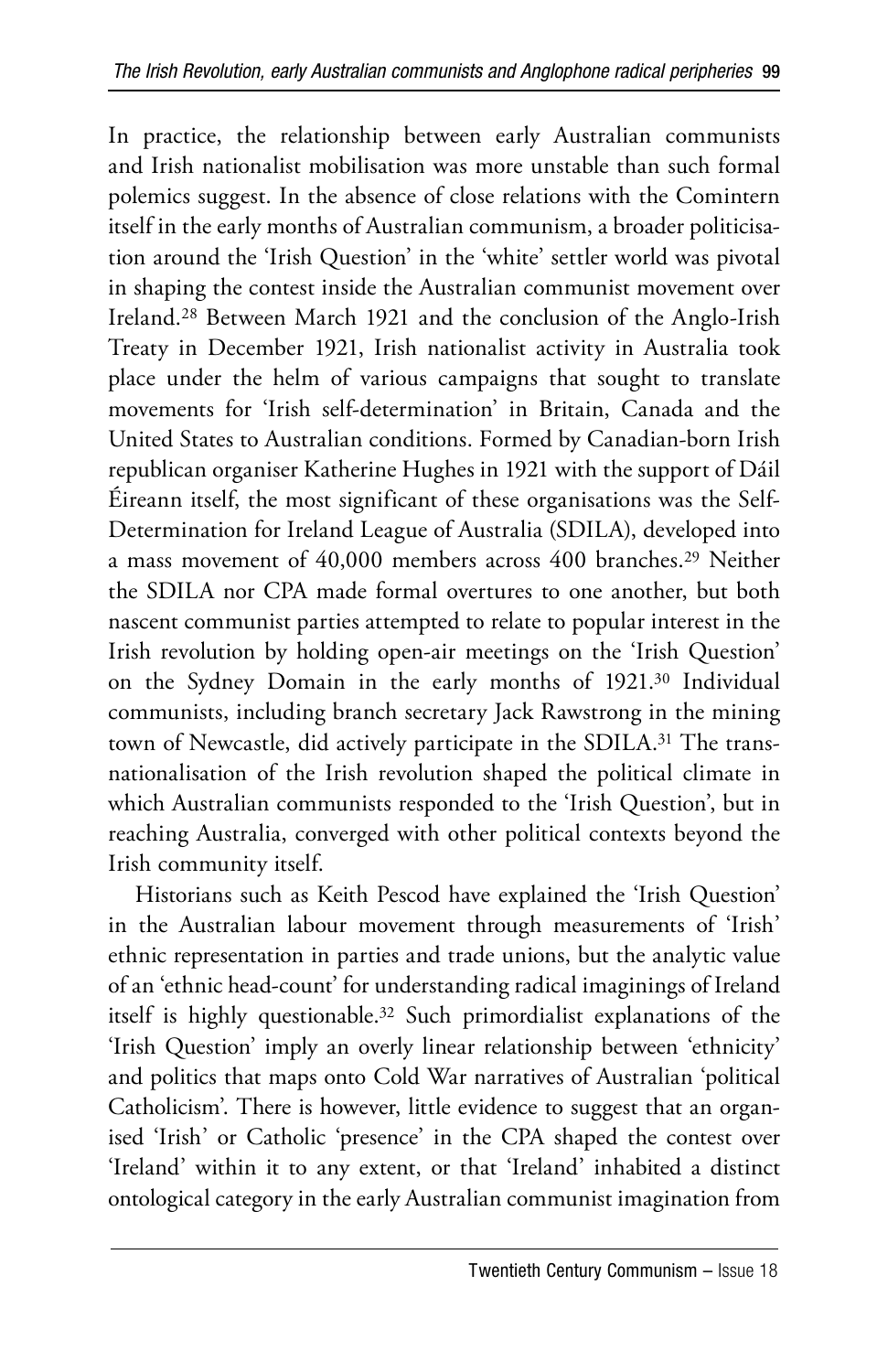other 'international' questions including Russia. Australian responses to the Irish revolution can be more usefully understood, within a specific post-war paradigm of 'self-determination', as forms of radical cosmopolitanism, distinguished more by what Verity Burgmann identifies as 'multiplicity, movement and connection' than by bounded conceptions of ethnic identity.33 Communists of non-Irish and non-Catholic, albeit 'white settler, background figured equally, if not more, prominently in the formation of connections with radical networks in Ireland than those of Irish birth or ancestry. Hugo Throsell, a CPA member of Methodist background who visited Ireland as a soldier on leave during the war, conceived of Ireland in universalist terms as an example of how 'the wheels which control the conditions of our lives, and the lives of others, go around'.34 Yet even insofar as the 'Irish Question' politicised CPA members of Irish descent, a reduction of their political outlook to their 'ethnic origin' alone would invariably entail an erasure of internationalist and cosmopolitan facets to their radical agency.35

In imagining Irish independence in directly 'international' terms, Australian communists firmly positioned Ireland within the 'colonised' – as distinct from the 'colonial' – world. Both communist parties welcomed the Irish revolution as an antecedent to the disintegration of the British Empire, an empire 'built upon the exploitation of colonial peoples and its working classes'.36 The 'Sussex Street' Party strongly linked the 'Irish Question' to independence movements in India, Egypt, and even China, and continually invoked analogies in its press between the 'Black and Tans' and Reginald Dyer as illustrations of British imperial violence.37 Tom Glynn, whose anti-colonial sympathies were also shaped by his pre-war experiences as an IWW member in South Africa where he witnessed the 1906 Bambatha Rebellion, noted in response to news of the repression of protests in Bengal that 'Ireland is not the only country which is just now enjoying the British policy of peaceful penetration'.38 This overtly 'anti-colonial' framing of the 'Irish Question' was encapsulated in a cartoon published on the front page of the *Communist*  titled 'Empire Days in Egypt, India and Ireland' that, in an inversion of racialised portrayals of these nationalities, depicted a British officer carrying out a massacre as an ape (see Figure 1).39 In place of a topdown transmission of ideas from Moscow, the 'Irish Question' remained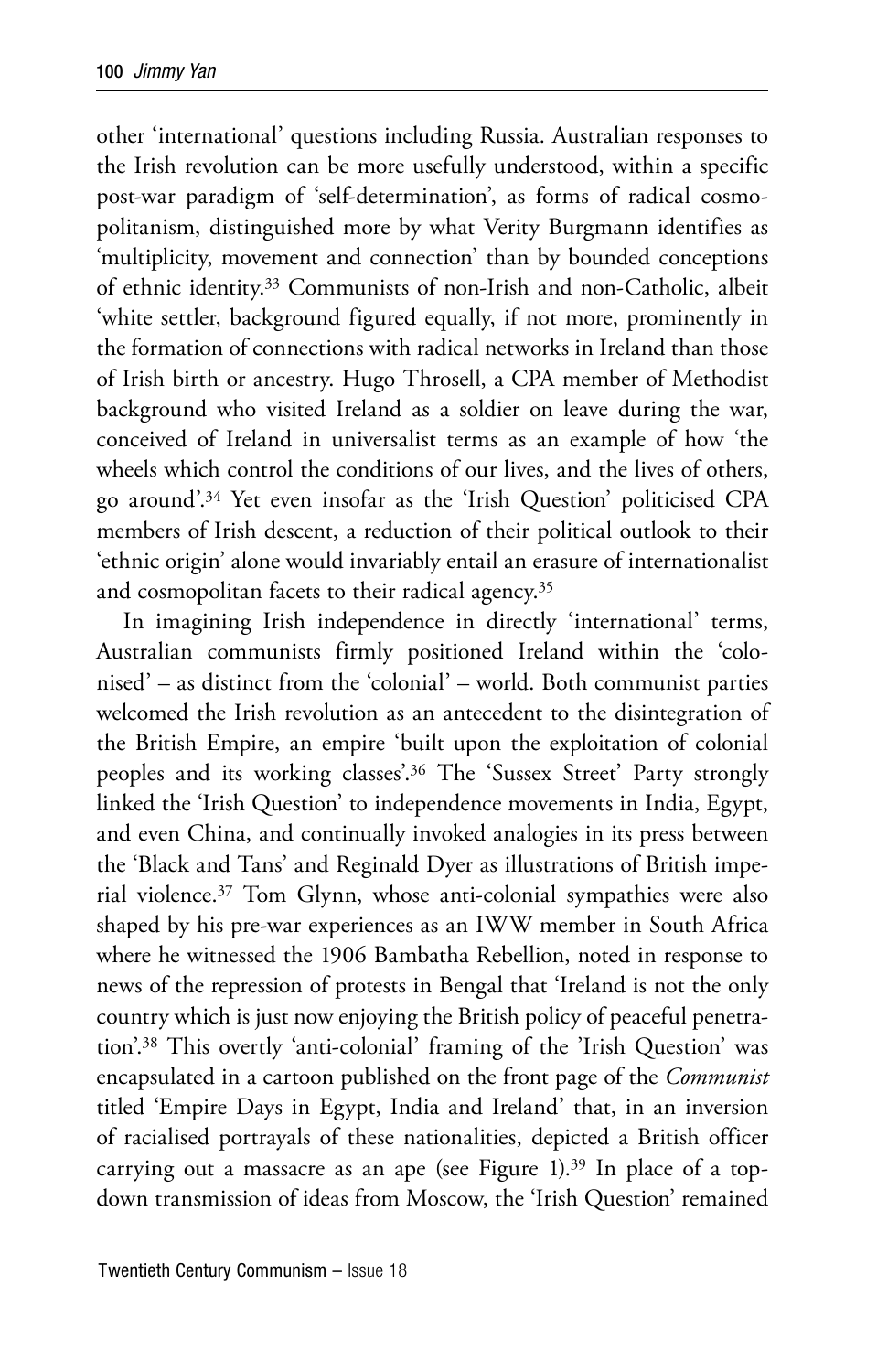contested within the early Australian communist movement. The communist and erstwhile English suffragette Adela Pankhurst Walsh, who had earlier dismissed Irish independence as a form of 'nationalism', had by 1921 changed her stance considerably within a heightened climate of Irish nationalist politicisation.<sup>40</sup> Addressing the Sydney May Day demonstration in 1921, where the Union Jack was reportedly burned, Pankhurst linked the flag to 'the cruelties of the bourgeoisie in Ireland and in India'.<sup>41</sup> Not all communists were convinced. In 1921, a railway union member approached Guido Barracchi with doubts about whether communists should endorse a 'bourgeois nationalist movement', to which Barracchi responded in the affirmative, and welcomed national independence movements insofar as they formed a 'disintegrating influence' upon the British Empire.42 This 'anti-colonial' sympathy for Ireland was however, accompanied by an ambivalent relationship to settler-colonialism in Australia. Unlike supporters of the Australian Labor Party, neither Communist Party in Australia coupled the 'Irish Question' with calls for White Australian 'independence' or a defence of settler sovereignty against 'Imperial Federation'.43 Instead, Sussex Street CPA leader Jock Garden likened the hired 'thugs' of Australian employers to 'Black and Tans', within criticisms of Australian nationalism.<sup>44</sup> Yet despite this formal 'internationalism', the use of anti-colonial analogies between Ireland and the subaltern world by the CPA was not, in the early 1920s, accompanied by a recognition of settler-colonialism in Australia or an extension of 'self-determination' to indigenous people.45

The Anglophone radical world itself contained multiple vectors of cultural transfer between Ireland and Australia beyond any single diaspora nationalism.46 The cultural symbol of James Connolly had, by the formation of the CPA, been widely circulated in Australia by the Victorian Socialist Party, a sister organisation of the British Independent Labour Party (ILP) founded by Tom Mann.<sup>47</sup> The imperial connections of the Australian labour movement with its British counterpart strongly shaped the 'Irish Question' in the CPA, who placed demands not only on the British Government but also the British Labour Party.<sup>48</sup> These connections between the metropolitan and settler radical movements emanated less from the Communist Party of Great Britain (CPGB) *per se* than the contest within the broader British labour movement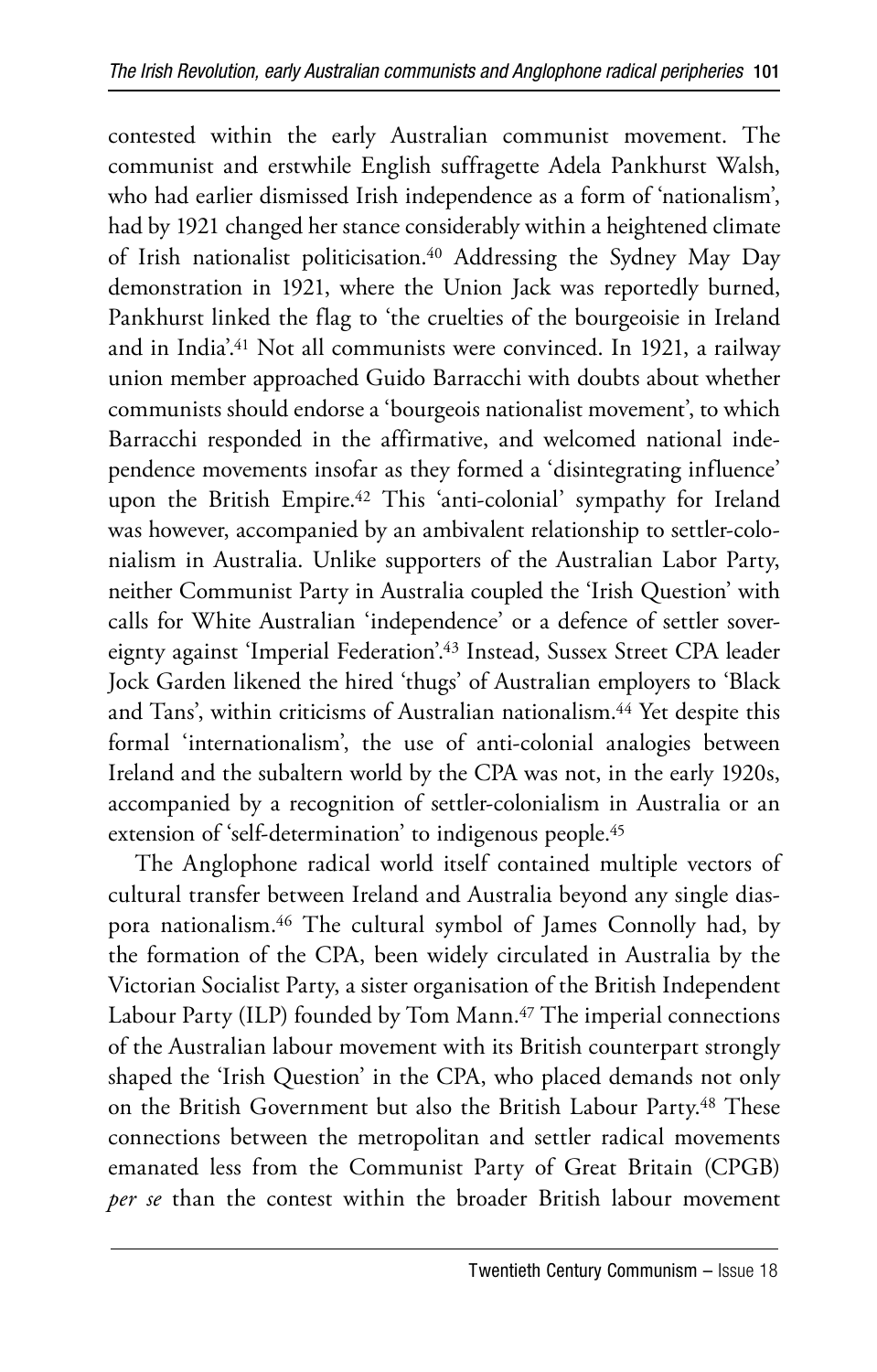

**Figure 1:** *Communist***, 27 May 1921, p1**

over Ireland, and as Evan Smith contends, the CPGB leadership itself took little interest in the early CPA.49 From 1921, the British labour movement slogan of 'Hands off Ireland' entered into the repertoire of the Australian labour movement.50 The communist-led New South Wales Labour Council – the so-called 'Trades Hall Reds' – resolved in February 1921 to demand that the British labour movement 'stop the war in Ireland by stopping the supply of munitions of war' on the template of the 'Hands off Russia' campaign.<sup>51</sup> Beyond the circulation of discourses, the culturally hybrid lives of radicals who moved between national contexts may provide an insight into the process by which radicals became politicised around the 'Irish Question' during the formation of Australian communism.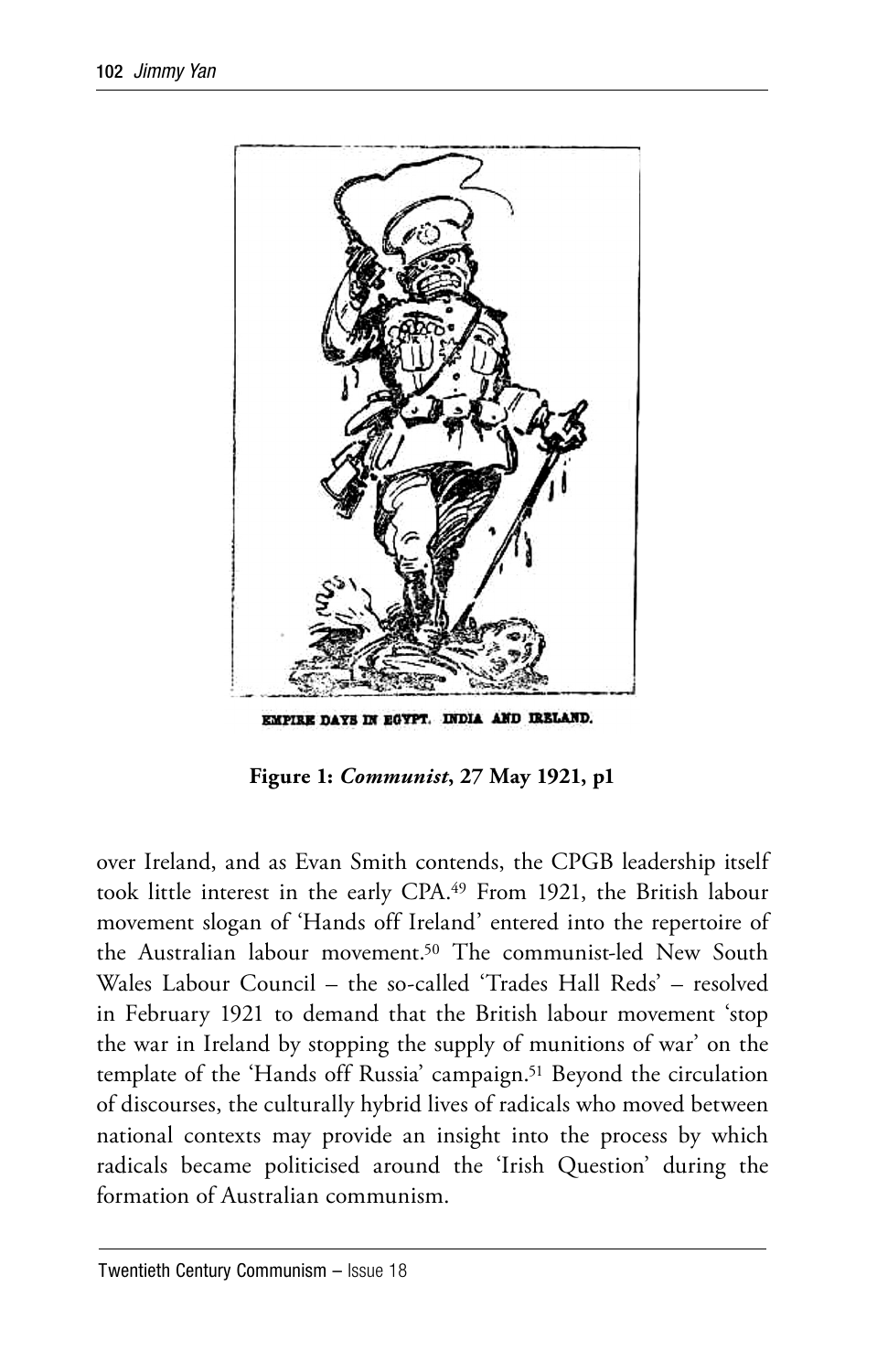### Shadow networks and radical cosmopolitanisms

The physical crossing of Australia's racialised borders by 'white' transnational radicals facilitated the circulation of influences between British, Irish and Australian communists over the 'Irish Question' in the early interwar world. Contrary to the assumption by Patrick O'Farrell that 'Ireland' merely provided Australian Catholics a 'convenient allegory' for 'local' parish-level concerns, Ireland was a tangible focus of transnational contention that circulated from outside 'the nation'.52 Beyond direct ties with the Comintern, these networks took the form of personal connections on the Anglophone peripheries of the Communist world. The most prominent Communist orator on the 'Irish Question' in Australia was also the most prominent member of the of the Irish revolutionary generation to have lived in Australia.53 Between 1915 and 1922, Peter Larkin, the brother of Irish labour radicals Delia and Jim, lived in Australia as a seafarer, wharf labourer, IWW organiser and Communist following an earlier visit to the United States.<sup>54</sup> Peter Larkin had, in 1920, been recently released as one of the 'Sydney Twelve' Industrial Workers of the World (IWW) prisoners and joined the Sussex Street CPA at its foundation.<sup>55</sup> Larkin was notable among Australian IWW and CPA members for his pronounced radical Irish nationalist sympathies that earnt him the title of a 'dangerous and fanatical revolutionary with a dash of Sinn Féin thrown in' from the police.56 Larkin dismissed the Republican fundraising efforts of the SDILA as a 'waste of money' and insisted that 'the way to help the Irish workers is for the workers of Australia to fight for the same social revolution', but his relations with organised Irish nationalists in Australia were far from antagonistic.<sup>57</sup> In November 1920, he addressed a rally of the Irish-Ireland League in response to the death from hunger strike of Cork Sinn Féin mayor Terence MacSwiney: the same demonstration that led to the expulsion from parliament of Labor Parliamentarian Hugh Mahon.<sup>58</sup> During a tour of Australian east coast in 1921 as a CPA organiser, Larkin spoke on Ireland-related topics ranging from 'Sinn Féin and the Irish Labour Movement' to 'Communism, Ireland and Australia'.59 His lectures combined an unambiguous sympathy for 'Sinn Féin' with an assumption that the Easter Rising was an 'industrial' rebellion, and he claimed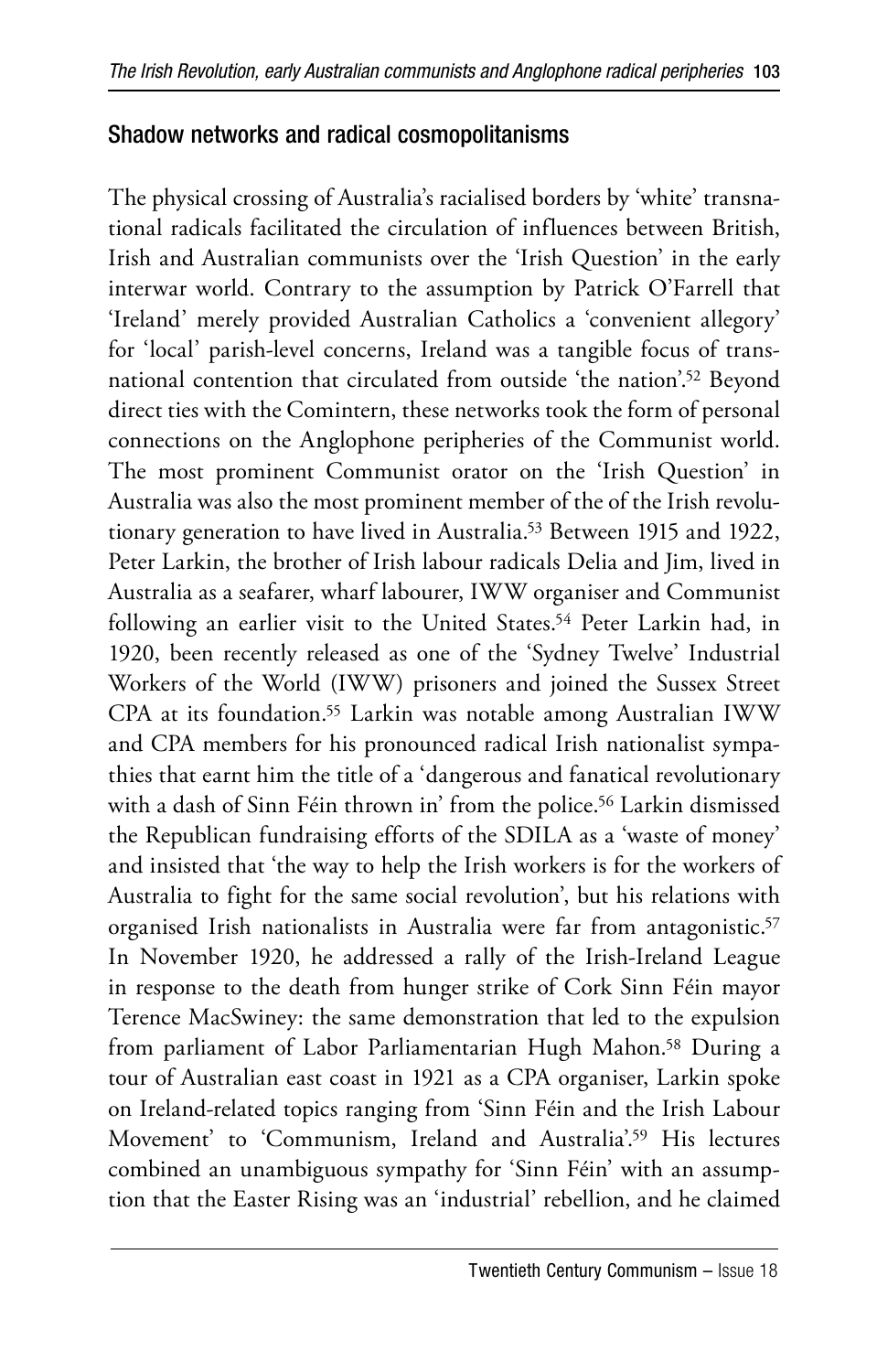that 'Irish workers are fighting behind the Sinn Féin flag … Because they know that when the time arrives it will turn Red'.60

As a peripatetic radical without 'Australian' national attachments, Peter Larkin's connections with the Irish revolution disrupt monolithic narratives of an assimilationist 'Irish-Australian' national identity. In Australia, Larkin's imagining of the Irish revolution was shaped less by the Comintern *per se* than within a continued identification with the Irish Transport and General Workers Union (ITGWU), of which he was an active member during the Great Dublin Lockout of 1913.<sup>61</sup> A leaflet for the Sydney Twelve Release Committee explicitly referred to Peter Larkin as a member of the 'Irish Transport Workers'.62 Burgmann holds that Larkin 'was no propagandist for Irish nationalism', but assessed beyond 'Australian' national exceptionalisms, and within longdistance connections with ITGWU members, Larkin's political identity was more multi-layered rather than singularly 'syndicalist'.63 As Emmet O'Connor holds, the ITGWU was not only a syndicalist union, but was politically entangled with Republicanism before and during the Irish revolutionary period.64 Peter Larkin unequivocally sympathized with the Easter Rising and remained in continual correspondence from Australia with Delia Larkin and her wider networks. In a letter to Enniskillen-based trade unionist Thomas O'Byrne, he expressed, in a use of 'Larkinite' cultural symbols that echoed the masthead of the ITGWU's pre-war *Irish Worker* newspaper, that it was for the 'faith of James Fintan Lalor' that 'the boys under Pierce [sic] and Connolly gave the [sic] lives'.65 Specific networks and cultural transfers, instead of an essential Irish *ethnos*, sustained Larkin's performance of an Irish nationalist identification in the CPA.

Direct contact with the Irish revolution in the form of 'political pilgrimages' enabled other early Australian communists to situate 'Ireland' within a post-war world.<sup>66</sup> Ireland can, as Kenneth Shonk argues, be conceived of as a 'shadow metropolis' that provided a space of contact between counter-imperial movements.<sup>67</sup> Clarence 'Carl' Wilbur Baker, a founding member of the Sussex Street CPA and the first editor of the *Australian Communist*, had in 1917 been court-martialled in Belfast as an Australian soldier on leave after being found in possession of numerous Irish republican pamphlets, including tracts by Maeve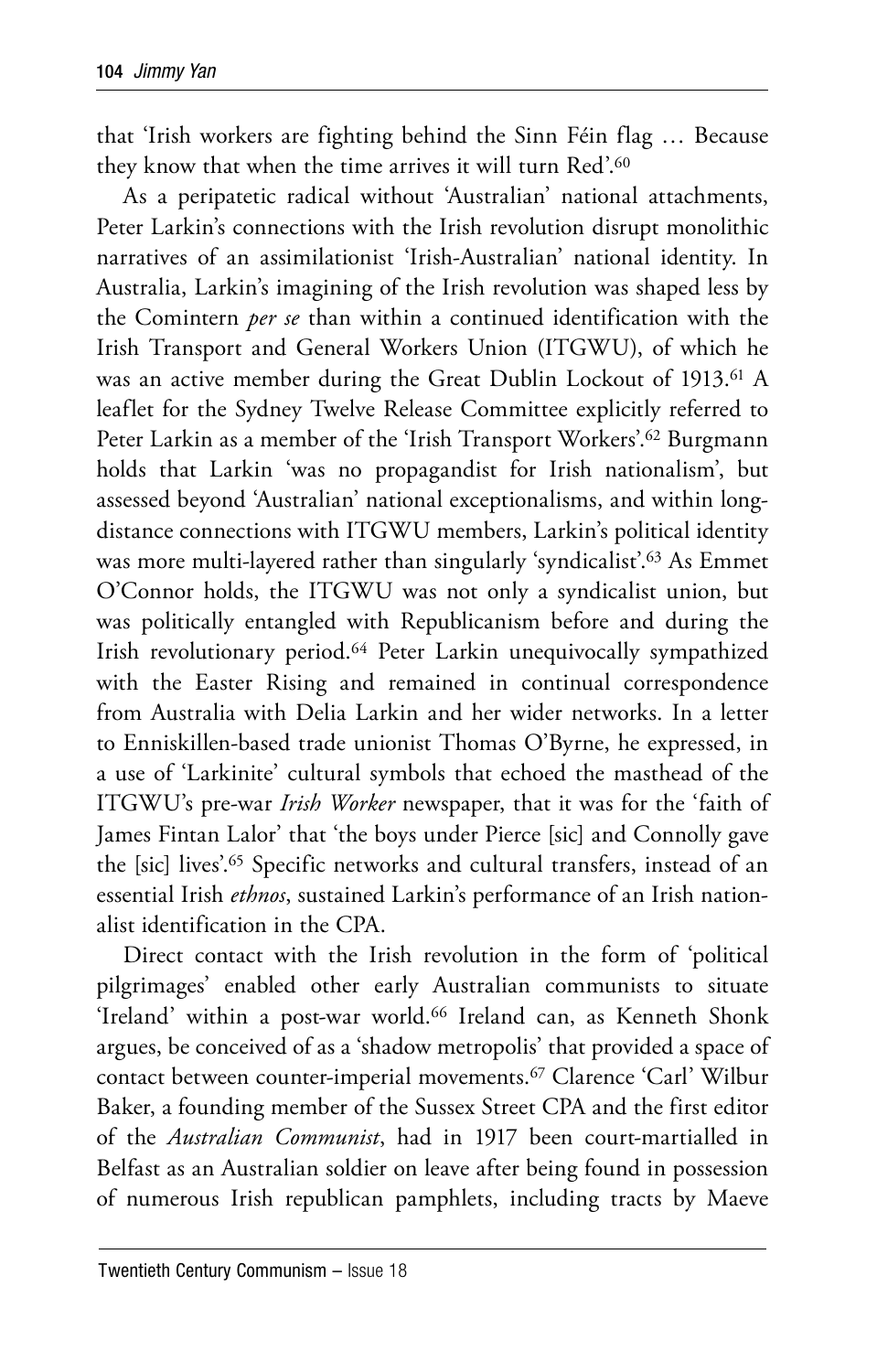Cavanagh and James Connolly.68 Baker remained publicly silent on his ordeal in Ireland upon his return to Australia, but other Australian radical travellers more explicitly situated Ireland within the same postwar revolutionary context as the Russian Revolution. Esmonde Higgins, the nephew of radical liberal politician Henry Bournes Higgins and a student at Balliol College, Oxford, experienced the political ferment of revolutionary Ireland first hand during a tour through the Irish countryside on his summer break in 1919. Higgins, who had yet to join the CPGB until he visited the Soviet Union the following year, admitted at the time to knowing 'nothing about Russia'.69 Yet attesting to what Fredrik Petersson identifies as the capacity for radicals to forge an 'anti-imperialist' outlook within an awareness 'of the world as a complex system' through travel, Higgins mused that the 'only' solution to the Irish impasse was for small farmers and labour to 'Bolshevize' the country.70 Although Higgins was of Irish Protestant 'descent', both his and Baker's politicisation around Ireland can, as Terry Irving holds, be better understood within a cosmopolitan register as forms of 'romantic modernism' produced less within primordial identities than within a specific post-war global context .71

The deportation of non-Australian born IWW members from 1917 under the Unlawful Associations Act, introduced by the Hughes Government to criminalise the movement during the conscription controversy, produced a small Australian radical 'diaspora' with ties to Irish labour radical networks. Jock and May Wilson, two IWW deportees in Liverpool who became active on the left-wing of the Independent Labour Party (ILP) upon arrival, established contact with Delia Larkin during her campaigns for the release from prison both of Peter Larkin in Australia and of Jim Larkin in the United States.72 Glasgow, where a growth of Irish Republican activity converged with the industrial radicalism of 'Red Clydeside', formed an important contact zone that exposed at least two Australian radicals to the Irish revolution.73 One deportee, Patrick Francis 'Paddy' Quinlan, arrived in Glasgow amid this deepening contest within the British labour movement over the 'Irish Question', as exemplified in 1921 by a strike of 400 members of the Lanarkshire Miners' Union in Giffnock in sympathy with Irish independence.74 Quinlan, not to be confused with the Irish-born American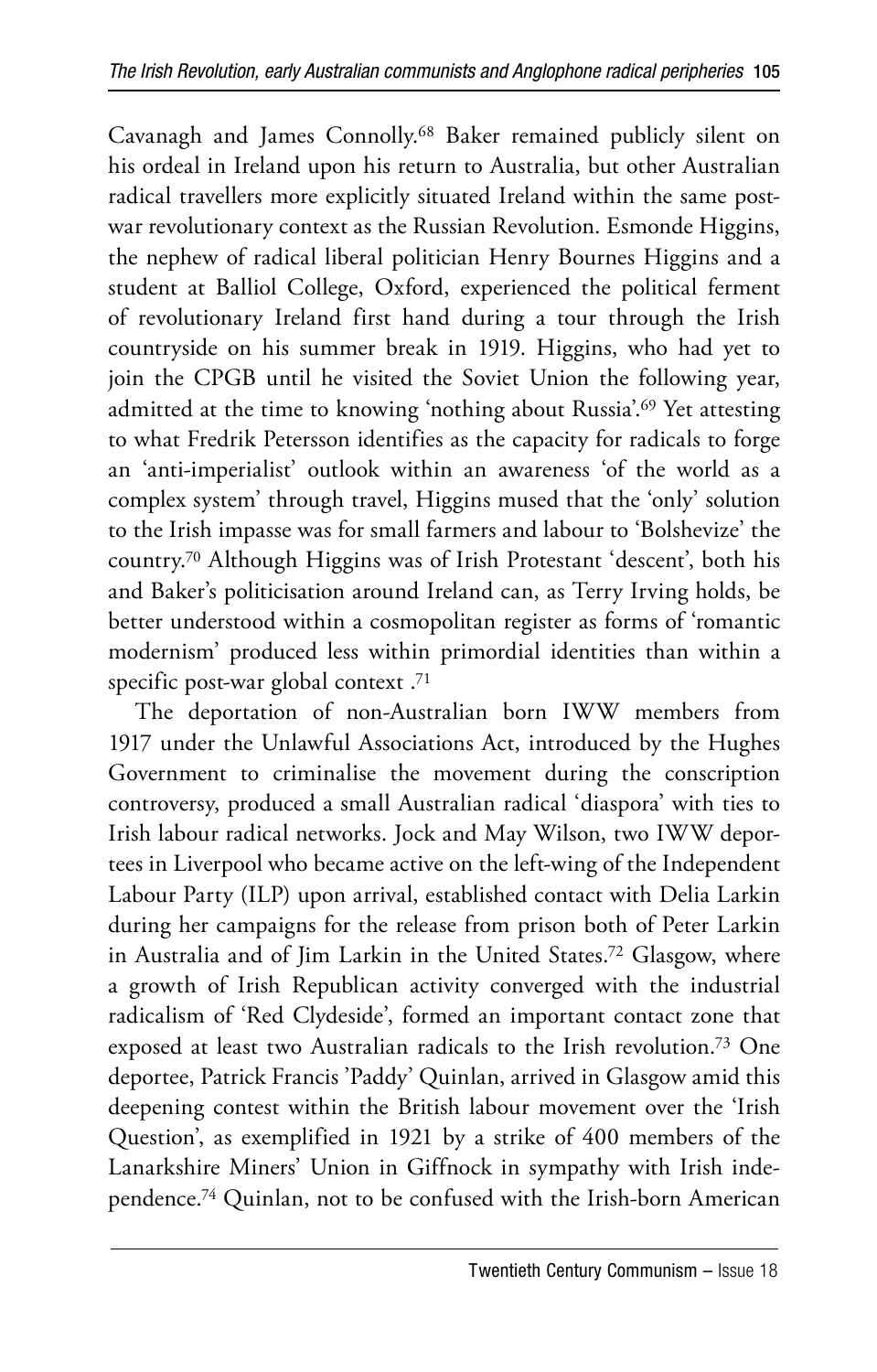IWW member of the same name, was a Sydney wharf labourer known to fellow deportee Tom Barker as a leading member of the IWW's band in its weekly route marches, and who later lived in Dublin where he applied his creative abilities to the New Theatre in the 1930s.75 Writing to Glynn soon after the 1920 British Labour Commission into Ireland in January 1921, Quinlan reported that 'the Black and Tans, helped by the army of occupation, were, and are still, murdering, burning and torturing poor little Ireland'.76 In doing so, Quinlan voiced an increasingly common criticism within the left-wing of the British labour movement of the Labour Party leadership for 'twisting, distorting and side-stepping their imperative duty' towards Ireland.<sup>77</sup>

A radical traveler who directly participated in the contest within the British labour movement over Ireland was Harry Arthur Campbell, a self-described 'Australian Sinn Féiner' who, like Paddy Quinlan, lived in Glasgow.78 Campbell, an Australian-born New Zealand labour activist, was a supporter of the British Independent Labour Party (ILP) in New Zealand and had earlier corresponded with Keir Hardie. In 1917, he emigrated from Wellington to Glasgow and became an ILP organiser on the appointment of Willie Stewart.79 Over the course of the Irish revolution, Campbell visited Ireland twice as a political 'pilgrim': first in 1917, and subsequently in 1920 to document British reprisals at the height of the Irish War of Independence. On his second visit, Campbell published his observations in six-penny pamphlet, *The Crucifixion of Ireland,* that combined an Irish nationalist historical narrative with graphic, first-hand descriptions of police raids on civilians.80 In line with the dominant framing of foreign correspondence from Ireland during the War of Independence, Campbell focused on the actions of the Auxiliaries and Black and Tans instead of the Irish republican movement, but curiously, omitted any reference to the Easter Rising from his historical narrative of the 'Irish Question'.81

In his association with the 'Irish Question' from within an 'Australian' identification, Campbell was a self-styled ambassador for what Marilyn Lake terms transnational progressivism, a New World political project that yoked claims for progressive state intervention to racialised discourses of settler 'self-government'.82 From the outset of his involvement in the ILP, Campbell fashioned himself as an 'Australian Labour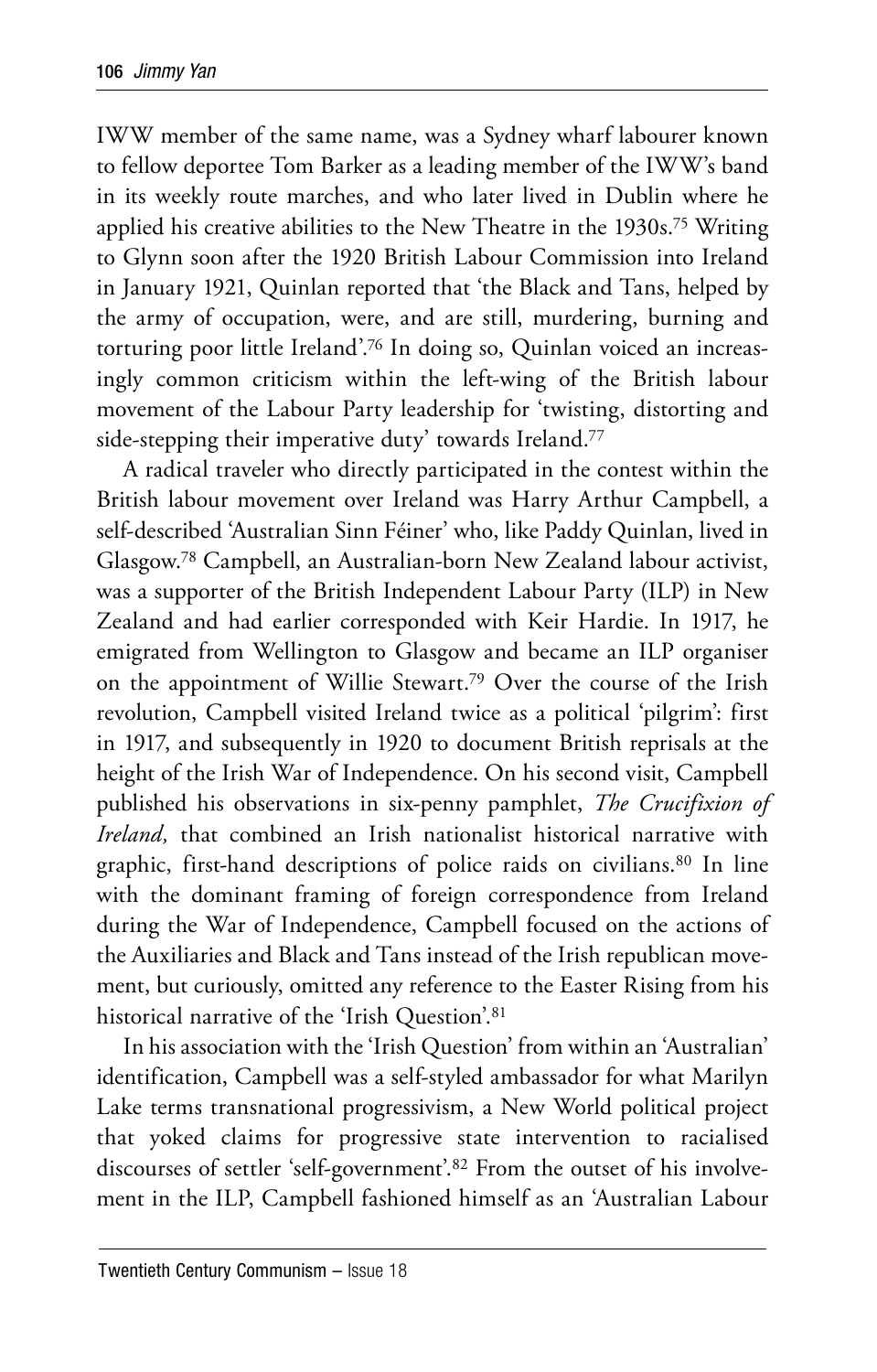Organiser' in the British labour movement and promoted 'Australia' – specifically, the Queensland Labor government of Thomas Joseph Ryan – as a social laboratory for 'state socialism'.83 Campbell's performance of long-distance Australian radical nationalism became a visible point of demarcation between the ILP and supporters of the nascent British communist movement in 'Red Clydeside'. The Socialist Labour Party (SLP) considered Campbell to be an 'irresponsible' and 'nefarious' irritant 'imported from Australia', while John Maclean himself contrasted the politics of Peter Larkin with those of Harry Campbell, and claimed, in a letter to Delia Larkin, that 'many in Scotland have been misled by a Mr Campbell boosting Australia as the land of Socialism'.84 A central component of Campbell's 'Australianess' during his political radicalisation around Ireland was an identification with the 'global colour line' and the White Australia Policy.85 In this, Campbell's views on 'race' did not radically diverge from the early Australian communist movement. Although the CPA formally criticized Australian racial exclusion, its relationship to 'White Labourist' discourses of 'economic competition' remained, as Evan Smith and Jon Piccini have recently argued, consistent with the broader Australian labour movement well into the mid-twentieth century.86 A radical sympathy for Irish independence evidently did not, in and of itself, lead to a questioning of settler-colonialism or racial exclusion in Australia.

Yet it was the 'Irish Question', instead of the 'Australian Question', that formed the main pivot around which Campbell's relationship to early British communism underwent a dramatic transformation. From as early as 1918, Campbell became a vocal internal critic in the ILP over the Irish Question and wrote numerous letters to the Glasgow *Forward*  that continually criticised the ILP leadership for supporting the Irish Convention, and for 'shilly-shallying' over its formal support for Irish independence.87 He reserved particular opprobrium for John Arthur Henderson upon hearing that Henderson cheered the news of the execution of the 1916 leaders when it reached the House of Commons, and even visited Irish radical nationalist parliamentarian Laurence Ginnell to confirm the veracity of this story.88 Yet he directed his polemics equally against figures on the left wing of the ILP, and personally confronted Manny Shinwell and Davy Kirkwood at public meetings.89 Campbell's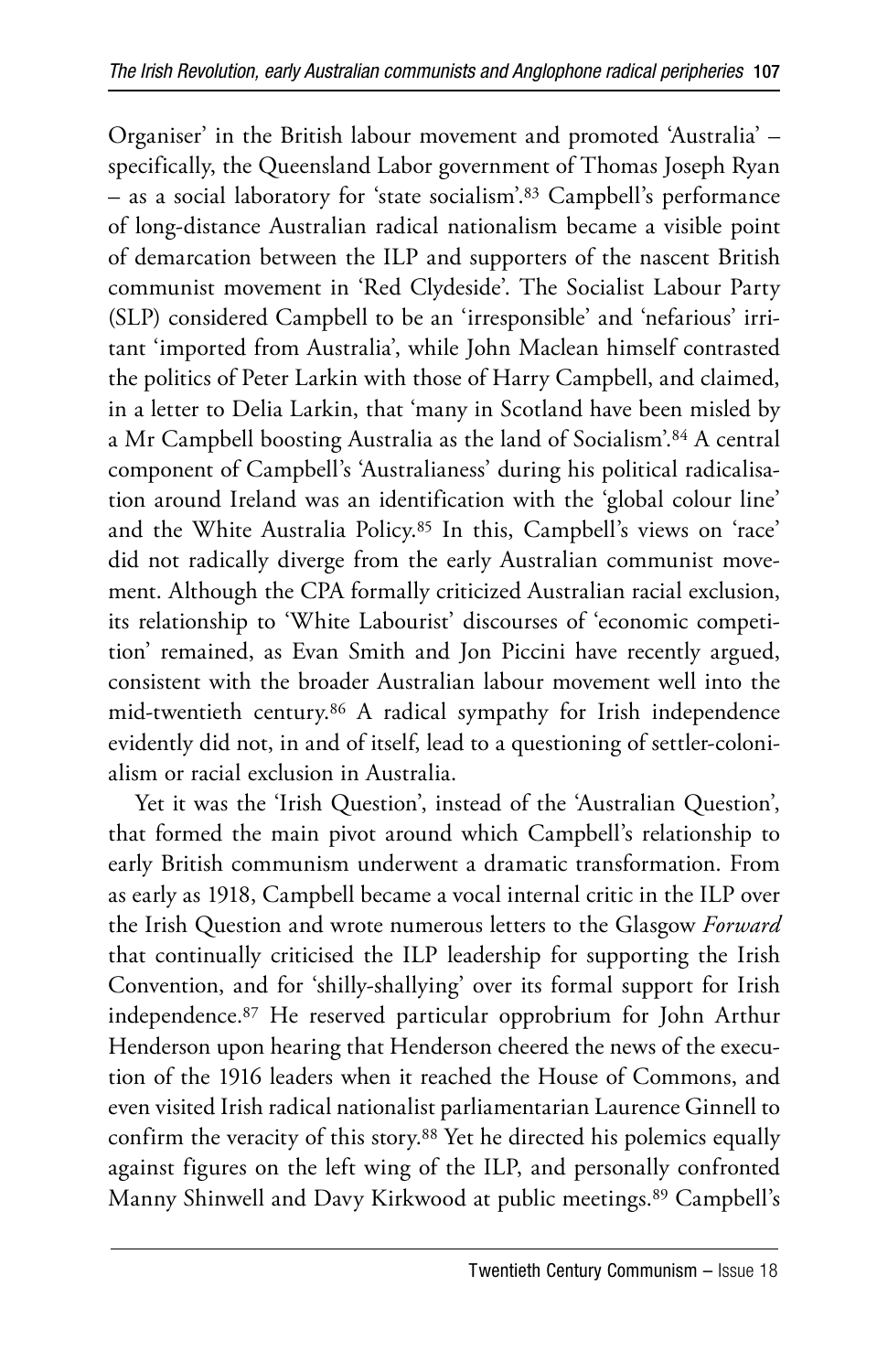account of the Anglo-Irish War was, assessed in light of these debates, a political contribution to a deepening internal debate within the British labour movement over Ireland, and more specifically, a response to the failure of the ILP to proceed with its own 'fact-finding'.<sup>90</sup> His polemics against the Labour Party leadership became increasingly trenchant by the time of his visit: he ridiculed the 'pious resolution' on Ireland passed by the Trade Union Congress at its September 1920 Congress, and called for 'direct action' by the labour movement to stop the war in Ireland.91 The *Crucifixion of Ireland* concluded by urging the British labour movement to support Irish independence on the grounds that 'the interests of the workers of Ireland and England are identical'.92

Campbell's disillusionment with the ILP over the 'Irish Question' was coupled with a general political radicalisation towards the communist movement. Although he insisted on the need to convert the British Labour Party to socialism 'from the inside [rather] than from the outside' as late as September 1919, he was thoroughly disillusioned with parliamentarist politics by the publication of *The Crucifixion of Ireland*, and in it, claimed the House of Commons had become a 'a corrupt institution and the home of the original serpent that tempted Eve'.93 As early as December 1918, he linked the position of Ireland during the War of Independence with that of Russia during the Civil War.94 By the time of his 1920 tour, he had already identified with the Comintern, who he claimed were 'good, honest, sincere, able men, with clean hands'.95 Campbell eventually left the ILP over the Irish Question upon his return to Britain, although he continued to influence the ranks of the ILP membership and delivered an eye-witness account of the Irish situation at an Edinburgh ILP meeting after his resignation.96

Beyond his attachments to the CPGB, Campbell maintained a transnational – if racialised – political subjectivity produced within a spatial imagining of the Anglophone radical world.<sup>97</sup> The Scottish Worker's Committee (SWC), the successor of the Clyde Workers' Committee who had earlier polemicised against Campbell, had by 1920, agreed to publish *The Crucifixion of Ireland*. For the most part, Campbell was a peripheral supporter of the British communist movement who made no appearance in the CPGB press itself. By mid-1921, he had all but resigned himself to his estrangement from the British ILP and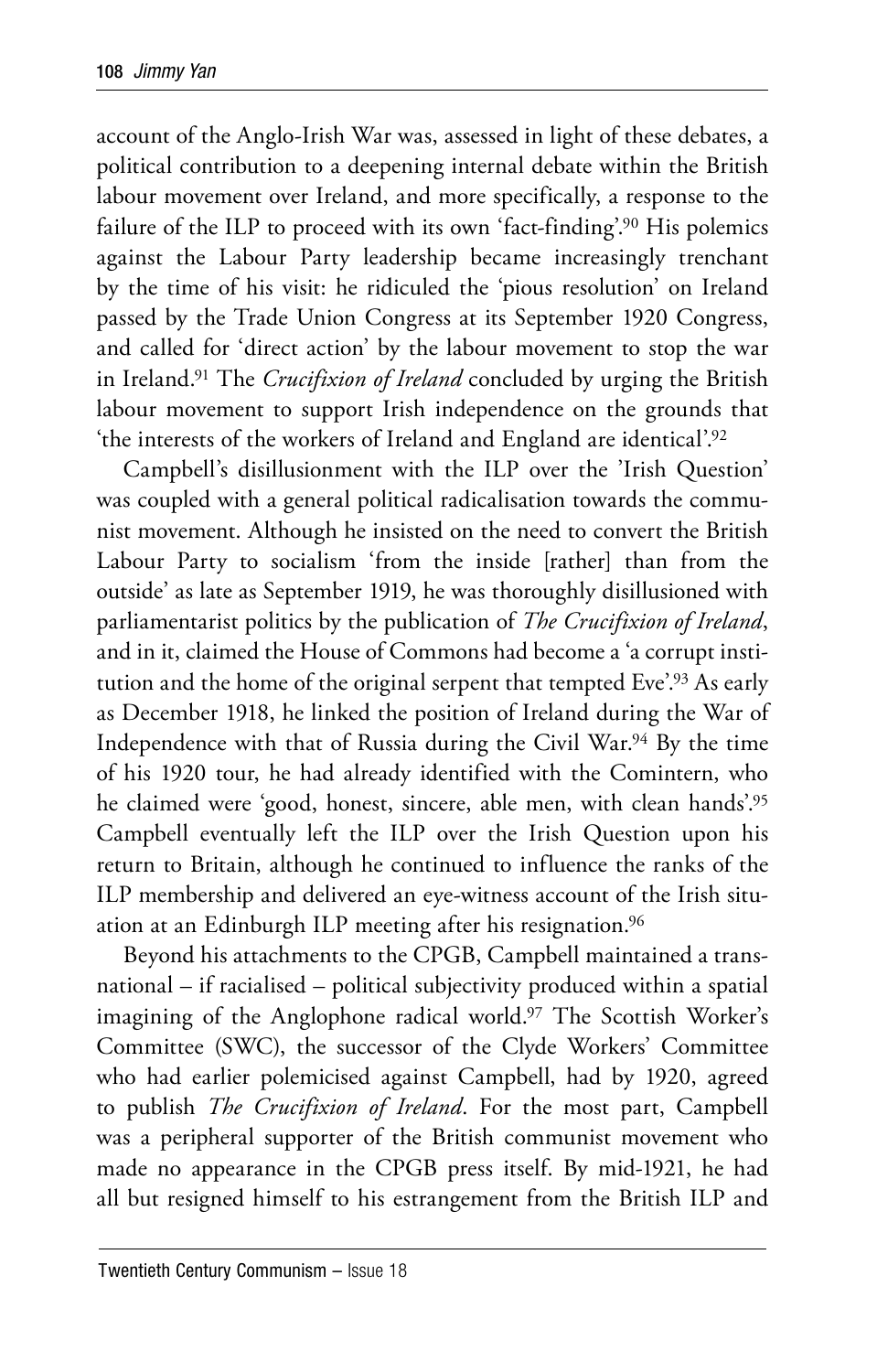re-assumed an 'Australian' political identity through long-distance contact with its sister organisations in the Victorian Socialist Party (VSP) and the New Zealand SDP.98 Writing to leading VSP intellectual Bob Ross, Campbell delivered a copy of *The Crucifixion of Ireland*  accompanied with the message: 'for god's sake Bob, get into the fight! – get all the Socialists on the job'.99 In a similar vein, Campbell wrote to his erstwhile colleague in the New Zealand Labour Party (NZLP), the parliamentarian Ted Howard, and urged the party to 'get to work in real earnest and use every means in their power' to redress the situation in Ireland.100 Campbell, as such, remained a conduit between contacts in the Glasgow ILP and the NZLP, and during his tour of Ireland, a 10-year-old girl in the party's Socialist Sunday School wrote to Howard to wish that Campbell 'will get back safely from Ireland as we are very fond of him'.101 While Campbell may have also met Ross during his pre-war political life in Australasia, his political break with the British ILP allowed him to establish new connections by distance with the CPA. After receiving a copy of the Sydney *Communist* at the SWC office, Campbell posted a consignment of pamphlets on the 'Irish Question' to the Sussex Street CPA, including his own, and claimed in anti-parliamentarist – albeit masculinist – terms that it was a 'summary of how the British male political prostitutes operate in Great Britain and Ireland'.102

The reception of the *Crucifixion of Ireland* in the Anglophone world offers a vector of comparison between the response of the British, and Australian, labour movements to the Irish Question. The *Daily Herald* favourably compared the pamphlet to *The Story of Irish Labour* by J.M. MacDonnell on the basis of its emphasis on the 'capitalist' roots of British rule in Ireland.103 For the most part, the pamphlet received little publicity from within the British labour movement, and although Campbell claimed it was 'selling well', its circulation was most likely limited to ILP branches that Campbell himself toured, including in Consett where sixty copies were sold at a single meeting.104 One public figure whose interest in the pamphlet was notable in light of his future association with Cold War anti-communism was Daniel Mannix, who during his three-week tour of Scotland, wrote to Campbell from Edinburgh to congratulate him on its publication.105 It received its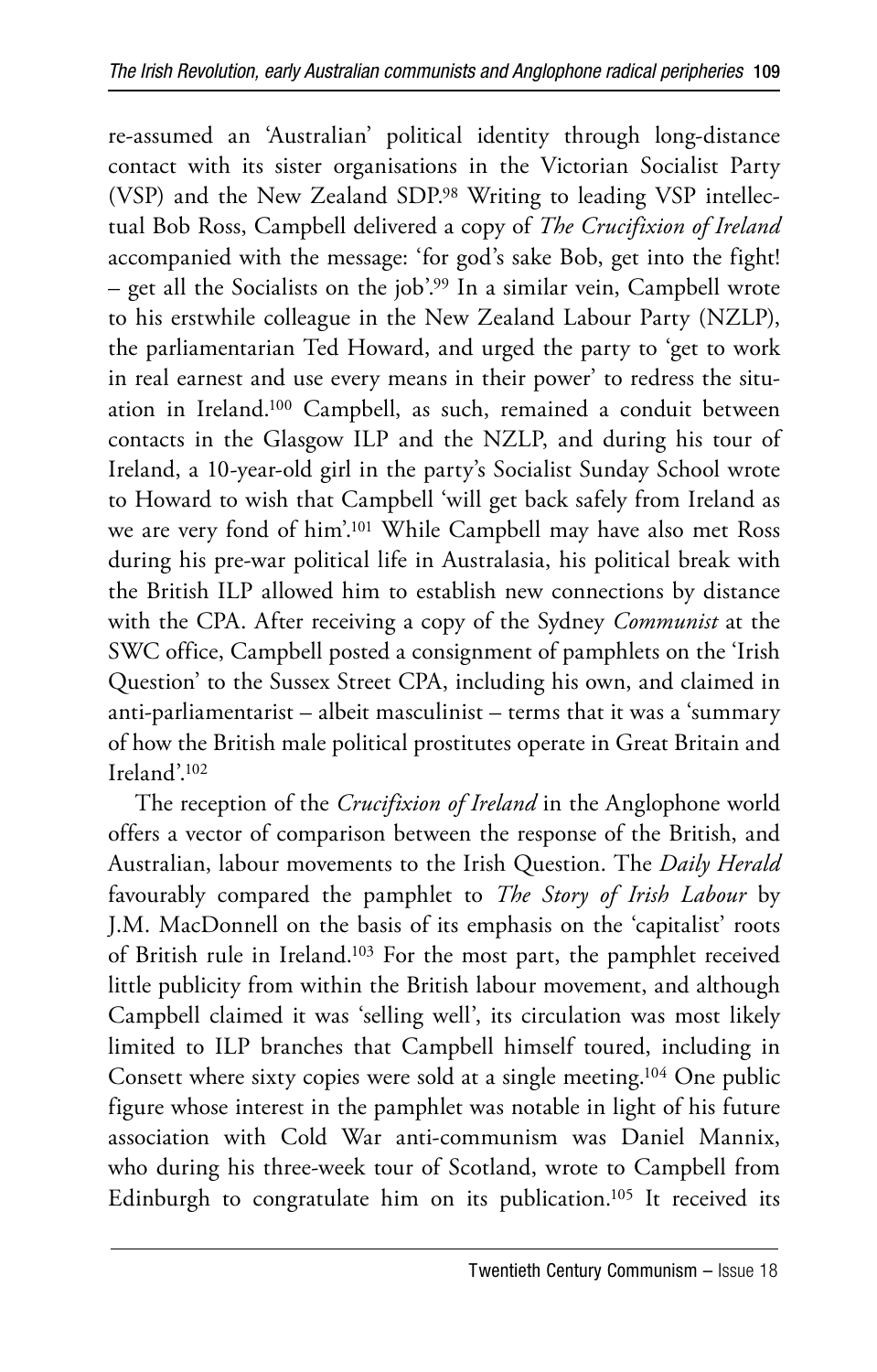most favourable response, however, in the antipodes, where both the VSP and Sussex Street Communist Party welcomed the pamphlet, and Bob Ross heeded a request by Campbell to publish an Australian edition of the pamphlet.106 By contrast to the ambivalent reception of the pamphlet in the British labour movement, the pamphlet resonated with an increasingly mainstream sentiment in the Australian and New Zealand labour movements and appeared alongside Erskine Childers' *The Militarisation of Ireland* as one of several publications on the 'Irish Question' to have entered into circulation within the Australian labour movement by 1921.107 In New Zealand, where the Labour Party more assertively supported Irish independence than its Australian and British counterparts, Labour leader Harry Holland defended the pamphlet in parliament against press censorship.108 Campbell's experience of 'political pilgrimage' to revolutionary Ireland thus produced a circuit that connected the internal contest within the British labour movement over the 'Irish Question' with a broader diffusion of contention that travelled between Glasgow, Dublin and Sydney and Wellington.

#### The CPA and anti-Treaty Irish Republicanism, 1922–23

In his 'industrial notes', Jock Garden responded to news of the Treaty by claiming the 'fire' lit by Connolly in 1916 'has burned out, and is flickering into darkness'.109 In line with the Communist Party of Ireland (CPI) and the broader Comintern, the CPA took a strongly anti-Treatyite stance at the end of the Irish War of Independence, albeit without formally taking a side in the subsequent Civil War.110 The *Communist* responded to news of the Treaty by reprinting the Easter 1916 Proclamation alongside a statement from the CPGB leadership.111 The figure of Roddy Connolly, as it circulated through the exchange of British and Irish communist newspapers, surfaced prominently in the CPA's reading of the Treaty.112 There is some evidence to suggest that the CPI newspaper, *Worker's Republic*, gained a distribution in Australia beyond the Australian Communist movement itself, and one reader wrote to the Labor Party newspaper *Westralian Worker*  to promote the paper.<sup>113</sup>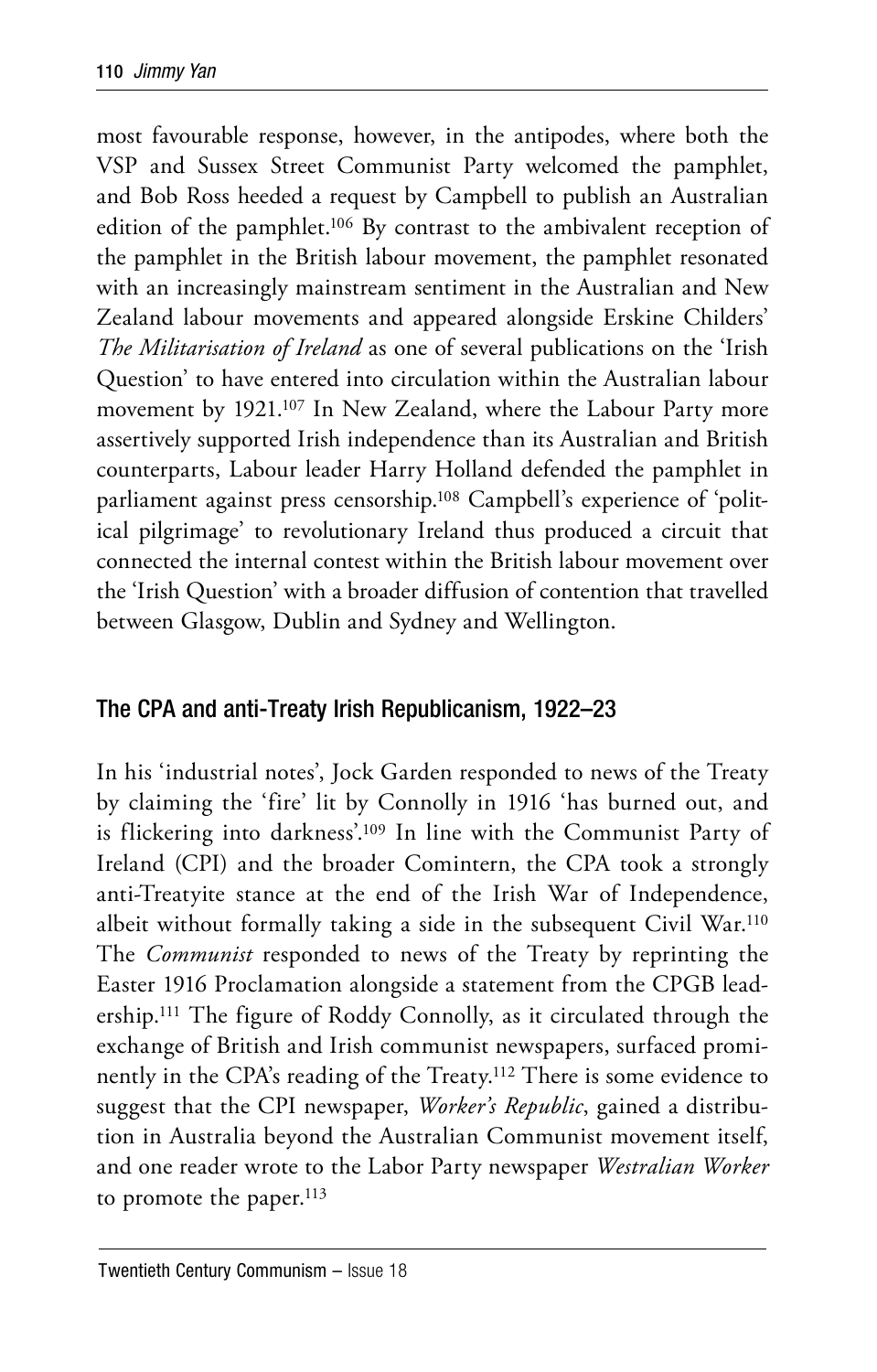The Treaty nevertheless remained a contested subject within communist-led unions. Although previously silent on the 'Irish Question', the Seamen's Union of Australia's *Australasian Seamen's Journal* published an exchange of letters from 1922 that carried a range of opinions on the Treaty.114 The union's Communist leader, Tom Walsh provoked a small backlash from within the ranks of the union by writing a piece for the journal attributing the electoral defeat of the Irish Labour Party in 1922 General Election to its alliance with the Republican movement during the War of Independence.115 Writing at sea to Walsh, one self-described Irish republican seafarer Sean O'Nea threatened that 'there are enough Irish Republicans in the Seamen's Union to make you regret that you ever penned the above paragraph', and claimed to have forwarded this letter onto the Irish republican press.116 Walsh defended his position by counter posing the legacy of Connolly with that of Tom Johnson, but this exchange was so emotionally charged that he urged one contributor to 'write on one side of the paper' and to avoid hurling 'insults at the wage workers of any country'.117 Despite these real differences with Irish Republicans, early Australian communists aligned themselves in practical terms with the anti-Treatyite margins of Australian Irish nationalist opinion, and the 'Trades Hall Reds' hosted an anti-Treatyite speaker from as early as 1922.118

The Irish Civil War of 1922-23 produced new solidarities that ruptured political boundaries between radical labour and Irish nationalist organisations. Frank Farrell claims that the 'fragile post-war unity between left-wing socialists and Catholic support for Ireland' began to 'fade' during the Irish Civil War, but the active involvement of the CPA in Anti-Treatyite Irish republicanism suggests the reverse.119 Despite forging formal connections with Russian immigrant organisations including the Russian Workers' Organisation, Australian communists lacked comparable ties with Irish nationalist organisations until the Civil War of 1922–23.120 The tour of two Anti-Treatyite Irish republican envoys, Sinn Fein president Michael O'Flanagan and John Joseph 'J.J.' O'Kelly ('Sceilg'), across the Australian east coast in mid-1923 produced a contest that placed Australian communists in contact with the transnational networks of Irish republicanism itself. O'Flanagan and O'Kelly had been dispatched by Eamon De Valera to carry out a fundraising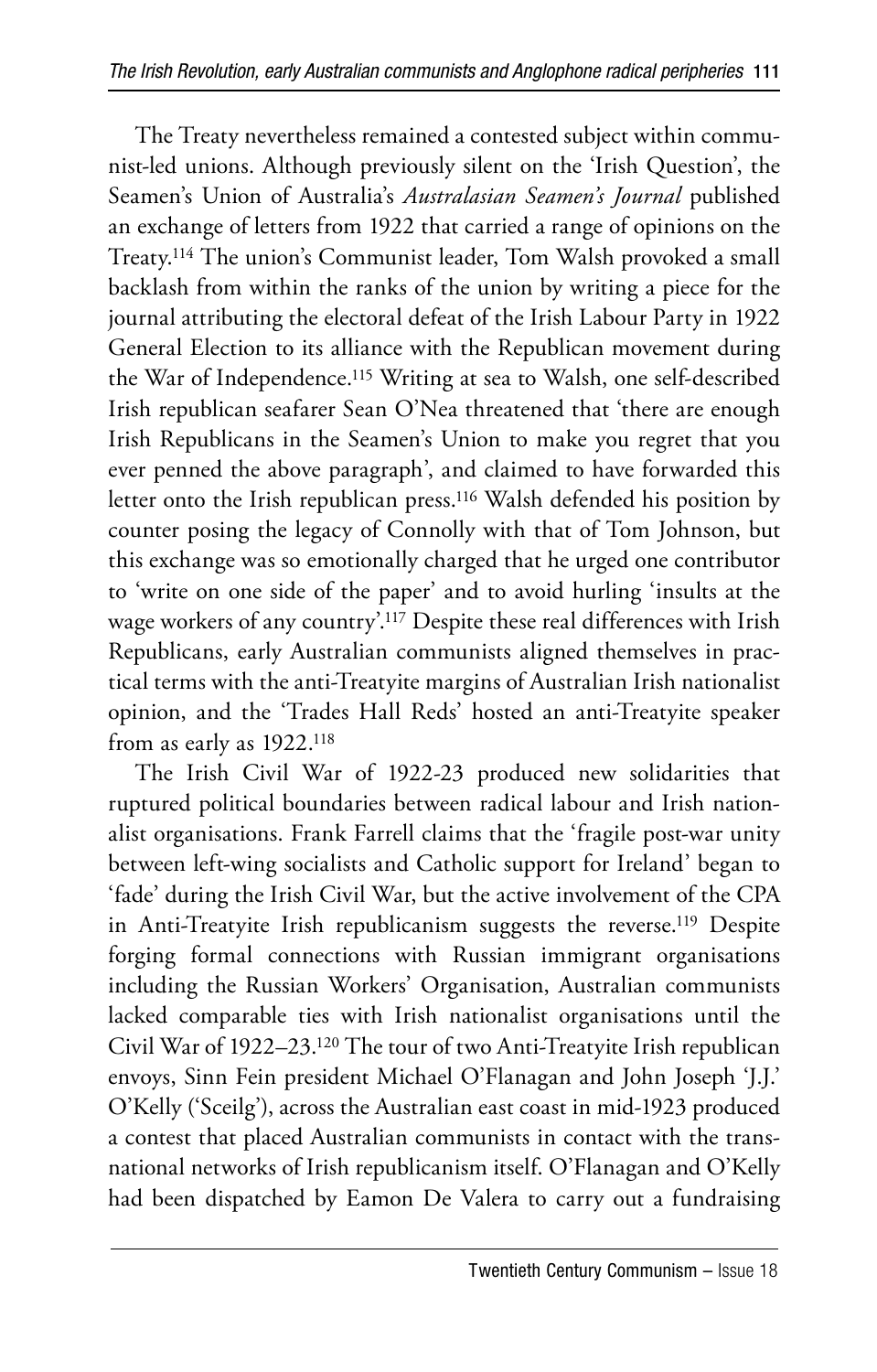tour for Sinn Féin, but received no support from a predominantly pro-Treaty Catholic clergy upon arrival.121 In May 1923 they were arrested on a charge of sedition, and were subsequently deported on the order of the High Court three months later.122 Mark Finnane draws out the implications of the 'Irish envoys' tour for the consolidation of exclusionary border practices in Australia, but a specific consideration of the CPA's involvement in the tour offers an avenue for disrupting Cold War assumptions about Catholic-communist relations in the Australian labour movement.<sup>123</sup>

The political isolation of Anti-Treatyite sentiment in Australia during the 'Irish Envoys' tour produced a distinct, and episodic, alliance between the communist party and the Irish National Association (INA), who hosted the speakers on the Sydney leg of their tour. Formed in 1915, the INA was a radical Irish nationalist organisation with trans-pacific ties to the US-based Clan na Gael, and whose leading members had been interned in Australia in 1918.124 The INA itself confines its official history of the Irish envoy's tour to a narrative of Irish intra-communal divisions, but omits the central involvement of non-Irish labour and communist networks in the campaign.125 The tour was however, realised within a trans-ethnic alliance with political radicals that transcended the Irish community itself. As Floya Anthias holds, the possibility of trans-ethnic solidarities sits uncomfortably within paradigms of 'diaspora' that stress the boundedness and coherence of national identities.126 In one of its earliest attempts to organise an 'international solidarity' campaign around a question other than Russia, the CPA not only supported but actively facilitated the formation of a defence campaign for O'Kelly and O'Flanagan following their arrest. In May 1923, it organised a joint demonstration with the INA on the Sydney Domain to protest 'the suppression of free speech' by the Bruce Government and arranged for a sub-committee within the New South Wales Trades and Labour Council to organise the demonstration.127 Its members on the Trades and Labour Council moved a resolution of opposition to the arrests of the delegates that pledged to 'co-operate with all organisations' willing to defend their right to 'free speech', and numerous other trade unions did lend their name to the campaign'.128 The willingness of the CPA to ally itself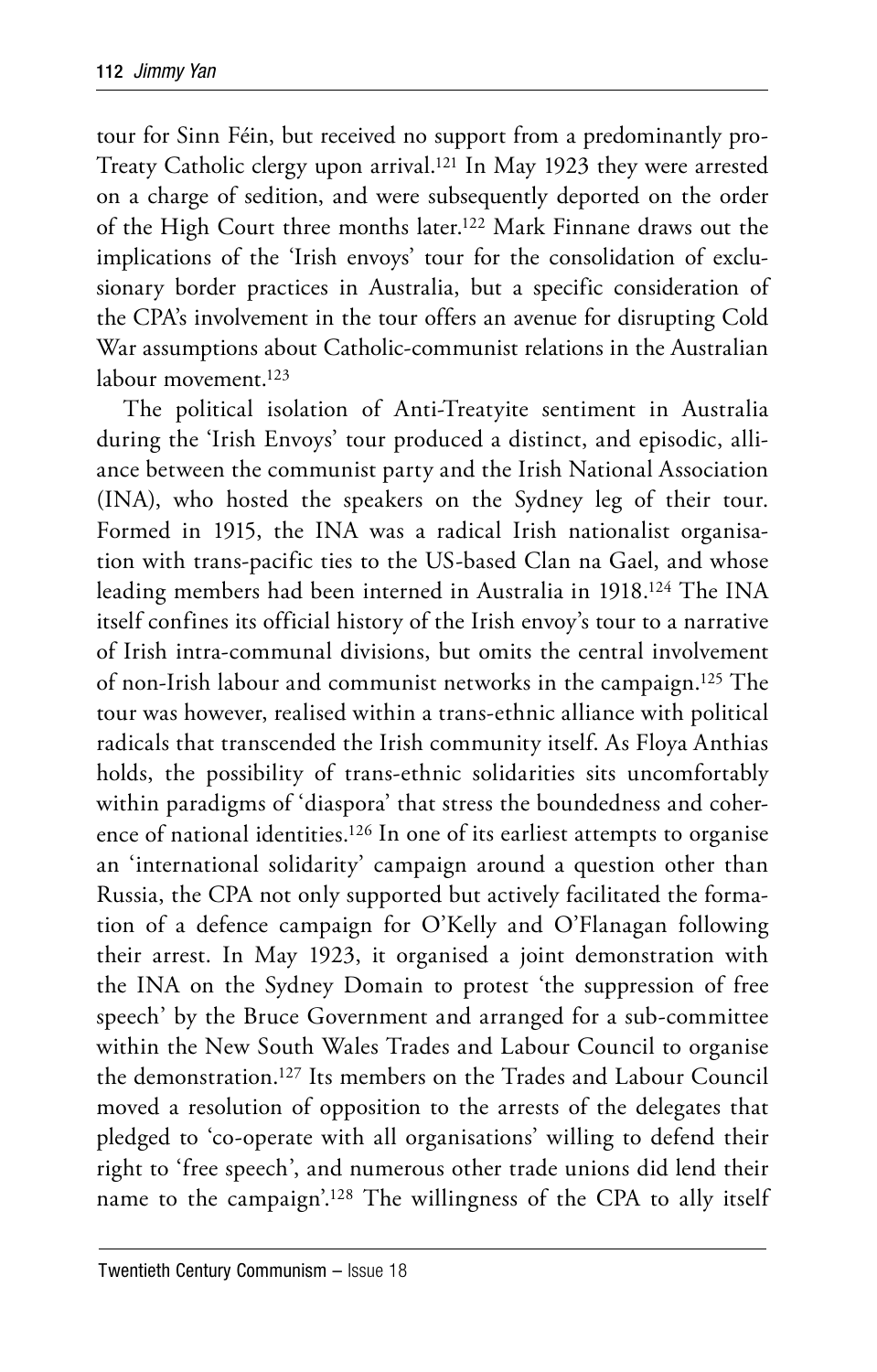with the INA accorded partly with the wider 'united front' sensibility of the Comintern in the early 1920s, but was also consistent with communist political sympathy for Irish independence in preceding years.129

Assessed in directly political terms as a form of place-based solidarity that transcended communitarian identifications, the involvement of the CPA in the 'Irish Envoys' tour offers an insight into the relatively porous boundaries between Irish Nationalist and labour radical circles in early interwar Australia. Internationalist solidarity is, as David Featherstone argues, a productive process formed through the 'coming together of different dynamic trajectories of political activity'.130 On one level, the CPA identified a common interest with the INA in opposing restrictions on 'free speech' during what Neville Kirk identifies as a decade of Empire loyalist hegemony in the 1920s.131 In the midst of a wider tour by O'Kelly and O'Flanagan, the Party lent the INA two of its political spaces, Communist Hall on Castlereagh Street and an outdoor speaking platform on Park Street, after threats from police deterred other public venues including Southern Cross Hall from hosting the speakers.132 Yet the sympathy of the CPA itself was firmly tied to a political opposition to the Treaty, and the party invited J.J. O'Kelly to contribute a polemic against the Treaty to the front page of *The Communist* at the height of the controversy.133 Carl Baker, previously court-martialled in Belfast, was a leading figure in the CPA during the 'Irish Envoys' tour, and described the Civil War as a situation of 'Irish people … fighting the foes in their own household in order to make peace with England'.134

Anti-Treatyite Irish republican organisations in Australia were, contrary to the Cold War assumption of a consensual and monolithic Catholic anti-communism, unequivocal in welcoming this overture from non-Irish labour radicals. The Irish Republican Association of Perth cabled the New South Wales Labour Council to congratulate it on its resolution.135 INA Secretary John Sheehy was more explicit in acknowledging the support of the CPA, and despite having earlier stood against the Labor Party as a candidate for the Catholic Federation's Democratic Party, he thanked the communist party for doing 'what others were afraid to do' by providing the speakers a platform.136 Sheehy's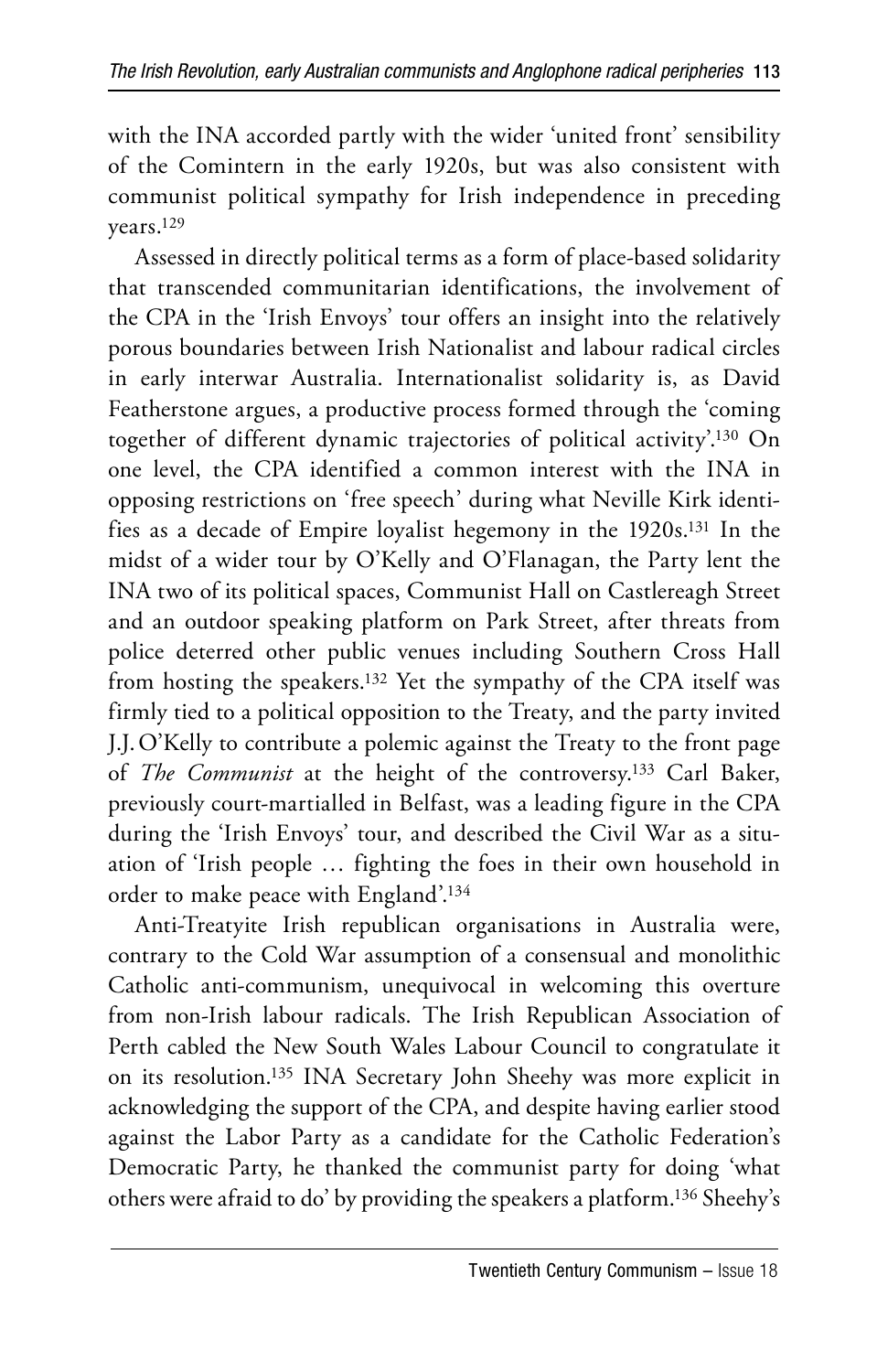absence of hostility towards communists undermines the anachronistic assumption that the Democratic Party was simply a precursor to the DLP.137 A conscious gesture of trans-ethnic political solidarity was similarly expressed within 'three cheers' given at the conclusion of one meeting 'for the Communist Party, three for De Valera, three for the Irish Republic and three for the two delegates'.138 Michael O'Flanagan, whose Republicanism was inflected with a sympathy for the Irish labour movement, was more enthusiastic in his overtures to the CPA than O'Kelly, and in calling for 'a little fellow feeling among one another', remarked 'the Communist dragon in Australia today had received the Sinn Féin dragon from Ireland'.139 This INA-CPA alignment was, far from an organic outgrowth of a bounded Irish 'presence' in the CPA, an instance of political solidarity formed within a breaching of fixed political boundaries.

Contrary to the assumption by Patrick O'Farrell that the 'Irish Question' simply dissipated into 'Australian' concerns after the formation of the Free State, the Irish Civil War produced new contentious episodes that disrupted and re-aligned existing political allegiances.140 As Dianne Hall notes, attempts to revive the CPA-INA alliance resurfaced during the 1925 tour of Irish republican envoys Kathleen Barry and Linda Kearns.141 The emergence of new organisations during the Civil War, including the Wolfe-Tone Republican Cummann and the Irish Republican Association, suggests a more contested fracturing of prior allegiances than has been assumed within consensus-based histories of 'the' Catholic community. Chris McConville posits that Catholic 'identity' became synonymous with anti-communism during the interwar period, but as Val Noone convincingly argues, this selective remembrance of a single 'Catholic Irish' past erases the multiple other possible 'Irelands' in Australian history.142 As Mo Moulton has found, a specific study of the 'Irish Question' and 'Irishness' in the interwar period can disrupt similarly static assumptions about the presumed involution of Irish 'identity' in England.143 'Ireland' in interwar Australia awaits a close study, but a lifting of the historiographical taboo on 'communism' offers a preliminary step towards such a study.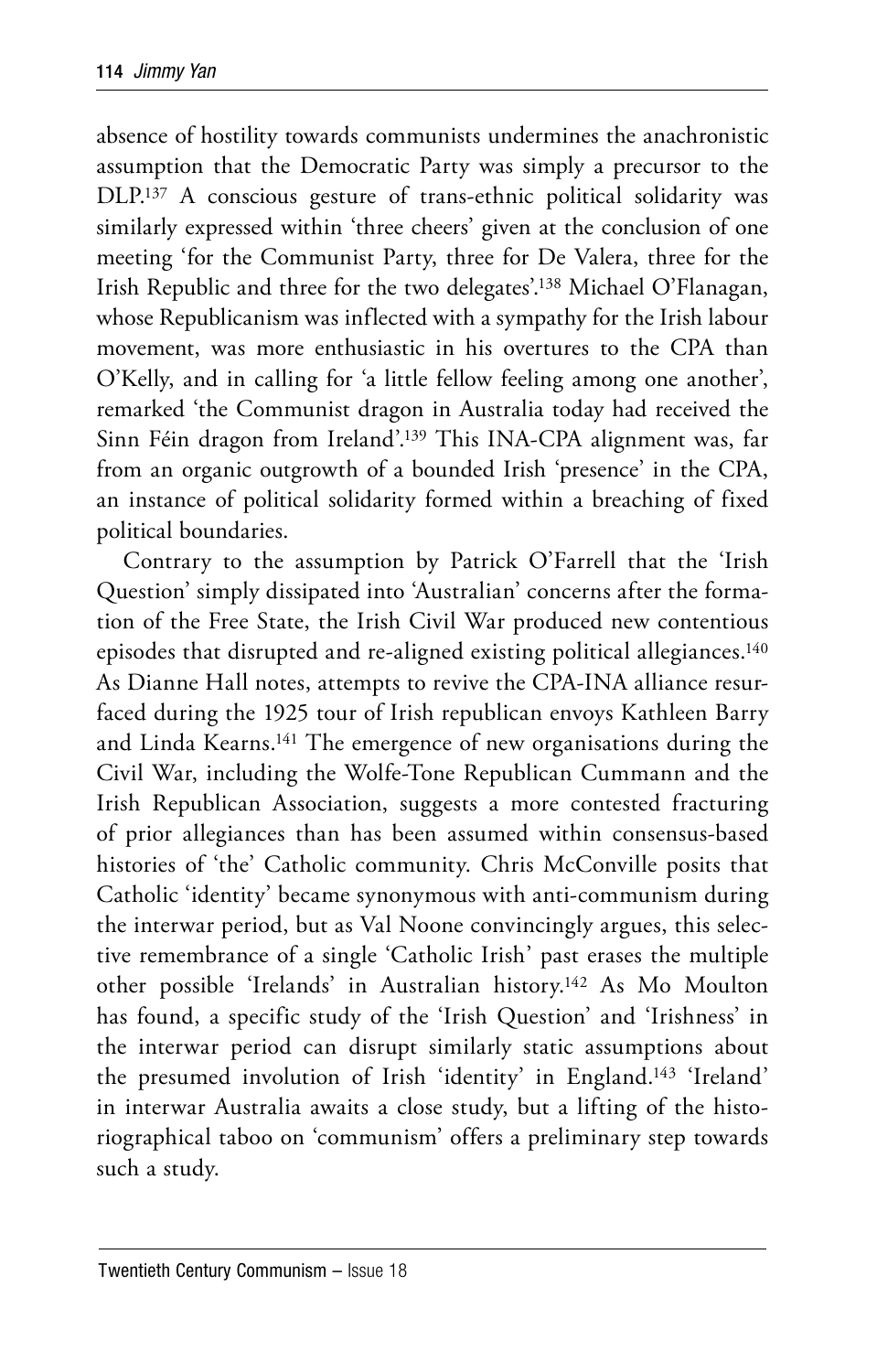## Conclusion

A breaching of the longstanding divide between 'Ireland' and 'communism' in Australian historiography reveals new dimensions to the 'Irish Question' that challenge ontologically essentialist and methodologically nationalist paradigms of ethno-political identity. It is therefore fitting that this discussion concludes not with a 'pioneer', but a seafarer. In 1922, Peter Larkin returned to Ireland, in part to campaign for the release of Jim Larkin from his American prison, and his final impressions of Australia unsettles any stable narrative of hyphenated nation-ness: 'Having travelled all over the world, and having traversed this country, I can say … that there is more union scabbery going on here than in any part of the world I have been in'.<sup>144</sup> Larkin's experiences as an itinerant radical in Australia between 1915 and 1922 broadly overlapped with the entirety of the Irish revolution. His relationship to the 'Irish Question', and that of the early CPA, inhabited not Irish-Australian identity, but Ireland-Australia connections.

For the nascent communist movement in White Australia, 'Ireland' surfaced as a directly 'international' question, constituted within ambivalent imaginings of 'empire' and 'race' in a settler-colonial context. This contest was produced within specific circuits, networks and mobilities on the Anglophone peripheries of the Comintern world. The mobile lives of radicals who moved across the Anglophone world, whether voluntarily as radical political travellers or involuntarily as deportees, connected the nascent CPA both with Irish political networks and a live contest inside the British labour movement over the 'Irish Question'. The global contest over the Irish revolution was, far from limited to diasporic nationalist mobilisation, a focus of radical cosmopolitanisms within interwar social movements that transcended the bounds of identitarian affiliation. As the alliance between the CPA and Irish National Association during the 1923 'Irish Envoys' tour illuminates, these transgressions of fixed cultural boundaries disrupt Cold War narratives of a consensual 'Irish presence' in Australian politics. Such disruptive counter-narratives allow for a repositioning of the Irish revolution within histories of border-crossing, transnational solidarity and contentious political action where it surely belongs.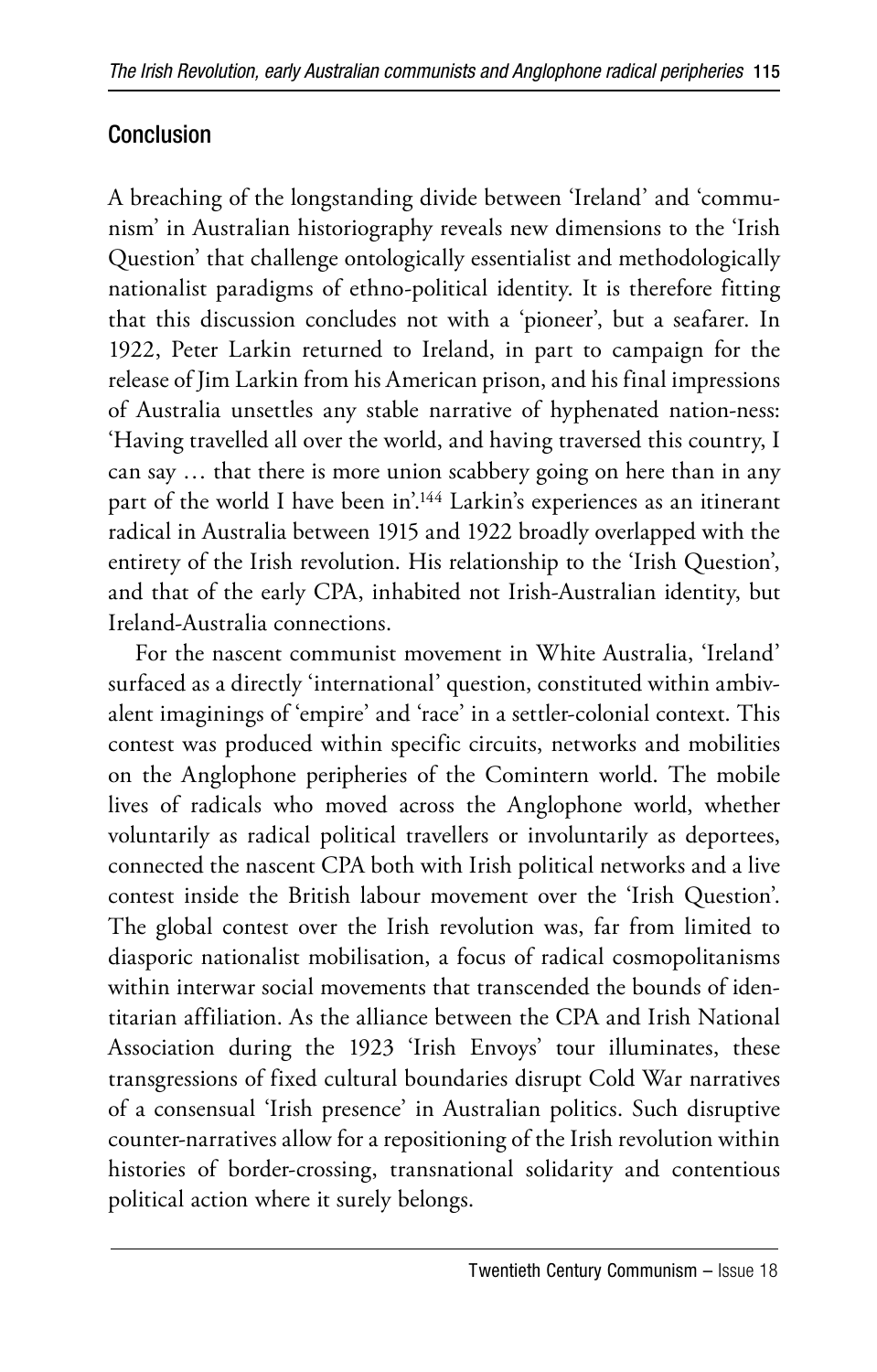*I would like to thank Sean Scalmer, Max Kaiser and Twentieth Century Communism's anonymous referees for their comments on earlier versions of this article, and also David Convery for passing on a reference to Paddy Quinlan.*

#### Notes

- 1. Robert Gerwarth and John Horne, *War in Peace: Paramilitary Violence in Europe after the Great War*, Oxford, Oxford University Press, 2012.
- 2. Stuart Macintyre, *The Reds: The Communist Party of Australia from Origins to Illegality*, Sydney, Allen & Unwin, p15.
- 3. Frank Farrell, 'J.H. Scullin, the Irish Question and the Australian Labor Party', in Colm Kiernan, *Australia and Ireland, 1788–1988: Bicentenary Essays.* Dublin, Gill and Macmillan, 1986, p156.
- 4. Frank Farrell, *International Socialism & Australian Labour: The Left in Australia, 1919–1939*, Sydney, Hale & Iremonger, 1981, p254; Farrell, 'J.H. Scullin, the Irish Question and the Australian Labor Party'.
- 5. Andrew Moore, 'An "Indelible Hibernian Mark"? Irish Rebels and Australian Labour Radicalism: An Historiographical Overview', *Labour History*, 75, 1998, p4; Jennifer Rutherford, 'The Irish Conceit: Ireland and the new Australian nationalism', In Philip Bull, Frances Devlin-Glass & Helen Doyle (eds), *Ireland and Australia, 1798–1998: studies in culture, identity and migration*, Sydney, Crossing Press, 2000, pp196-207; a variant of this essentialism can be found in Lyle Allen's claim that ''Irish-Australian Catholics have a tradition of rebel sentiments and separatism', Lyle Allan, 'Irish Ethnicity and the Democratic Labor Party', *Politics*, 23, 2, November 1988, pp28-34.
- 6. Patrick O'Farrell, 'Explaining Oneself: Labour, Catholic, Irish, UNSW. Australia In Between Cultures', *Specialist Papers from the 1998 Australian Academy of the Humanities Symposium*, 1998; Patrick O'Farrell, 'The Australian Labour Split', *Landfall* 46, 1958, pp175- 179; Patrick O'Farrell, 'Australia Races Towards an Identity Crisis', *Adelaide Review*, February 1995, p10; Patrick O'Farrell, *The Irish in Australia: 1788 to Present*, Sydney, UNSW Press, 2000, p282; The concept of 'cultural insiderist' originates from Paul Gilroy, *The Black Atlantic: Modernity and Double Consciousness*, Cambridge, Mass., Harvard University Press, 1993.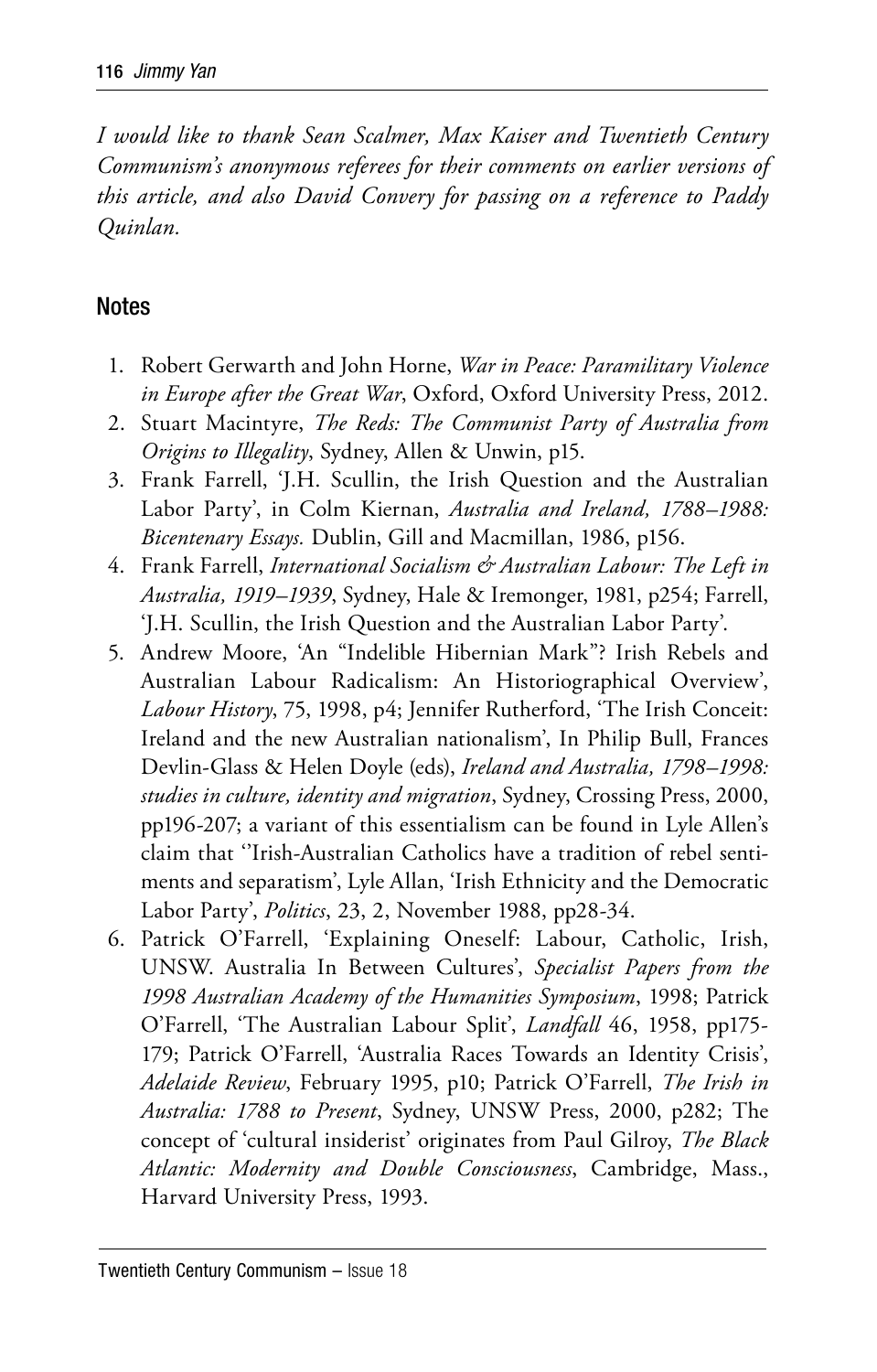- 7. Len Richardson, 'Patrick O'Farrell and the Making of Harry Holland: Militant Socialist', *Labour History*, 115, 2018, p28; Patrick O'Farrell, 'The Australian Labour Party Split', p179.
- 8. Celia Hamilton, 'Irish-Catholics of New South Wales and the Labor Party, 1890–1910', *Historical Studies: Australia and New Zealand*, 8, 31, 1958, pp254-67; I. Gibbons, *The British Labour Party and the Establishment of the Irish Free State, 1918–1924*, London, Palgrave Macmillan, 2015; R.P. Davis, 'The New Zealand Labour Party's "Irish Campaign", 1916–1921', *Political Science*, 19, 2, December, 1967, pp13-23; Bruce Nelson, *Irish Nationalists and the making of the Irish race*, Princeton, N.J., Princeton University Press, 2012; See also, Colm Kiernan, *Calwell: A Personal and Political Biography*, Melbourne, Nelson, 1978; Colm Kiernan, 'Home Rule for Ireland and the Formation of the Australian Labor Party, 1883 to 1891', *Australian Journal of Politics & History*, 38, 1, 1992, pp1-11.
- 9. Patrick Morgan, *Melbourne Before Mannix: Catholics in Public Life 1880–1920*, Ballan, Vic., Connor Court Publishing, 2012, p162.
- 10. O'Farrell, *The Irish in Australia*, p253.
- 11. Nelson, *Irish Nationalists and the making of the Irish race*, pp161-2; Nelson, 'Irish Americans, Irish Nationalism, and the "Social" Question, 1916–1923', *Boundary 2*, 31, 1 April 2004, pp147-78.
- 12. Elizabeth Malcolm & Dianne Hall, *A New History of the Irish in Australia*, Sydney, NewSouth Books, 2018.
- 13. Enda Delaney, 'A Global History of the Irish Revolution', *1919–21: A Global History*, Dublin, History Ireland, 2019, p6.
- 14. See Richard English, *Socialist Republicanism and the Irish Free State*, Oxford, Oxford University Press, 1994; Emmet O'Connor, *Reds and the Green: Ireland, Russia and the Communist Internationals, 1919–43*, Dublin, University College Dublin Press, 2005; Donal Ó Drisceoil, 'The 'Irregular and Bolshie Situation': republicanism and communism, 1921–1936', in Fearghal McGarry (ed.), *Republicanism in Modern Ireland,* Dublin, University College Dublin Press, 2003, pp42-60; Maurice J. Casey, 'Ireland's Comintern Generation', Century Ireland, https://www.rte.ie/centuryireland/index.php/articles/irelandscomintern-generation (accessed 16 April 2019); Maurice J. Casey, '"The Future of Feminism": The Irish Women's Franchise League and the World Revolution, 1917–20', *The Irish Revolution 1919–21: A Global History*, Dublin, History Ireland*,* 2019, pp27-30.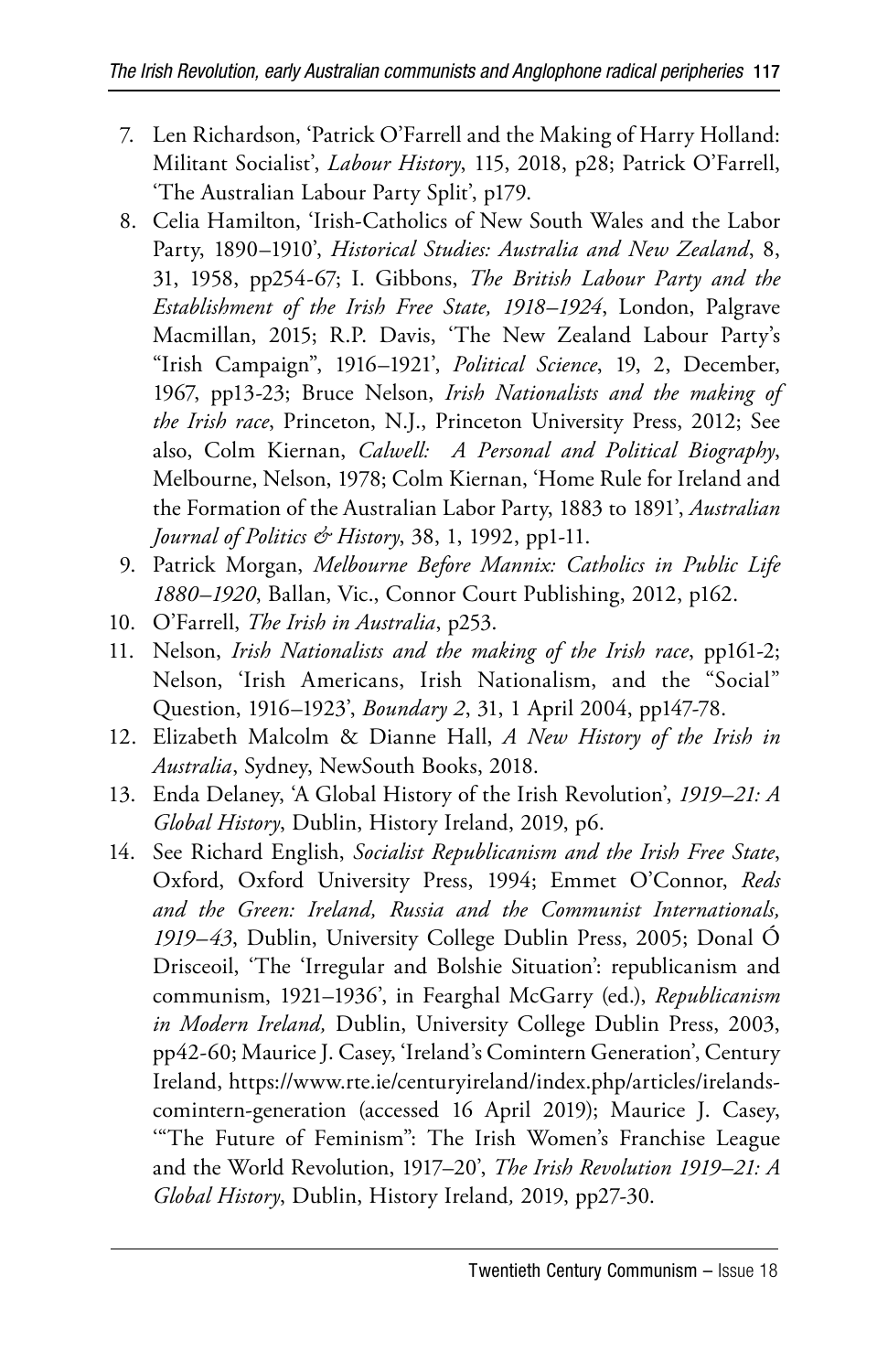- 15. Oleksa Drachewych, 'The Communist Transnational? Transnational Studies and the History of the Comintern', *History Compass*, 17, 2, 2019, pp1-12.
- 16. Macintyre, *The Reds*, p55.
- 17. Ibid., p56.
- 18. Ibid., p55.
- 19. Ibid., pp53-75.
- 20. Dianne Hall & Elizabeth Malcolm, 'Catholic Irish Australia and the Labor Movement: Race in Australia and Nationalism in Ireland, 1880s–1920s', paper delivered at the Australian/US Comparative and Transnational Labor History Conference, University of Sydney, November 2014.
- 21. Patrick O'Farrell, *The Catholic Church and Community in Australia: A History*, Melbourne, Nelson, 1977, p347; Patrick O'Farrell aligned himself with the 'New Right' of Cold War Australian historiography and characterised 'history from below' as 'the cult of the ordinary' and 'intellectual disorders that diminish the pursuit of excellence'; Patrick O'Farrell, 'Oral History: Facts and Fiction', *Quadrant*, 23, 148, 1979, pp4-8.
- 22. Val Noone, 'Class Factors in the Radicalisation of Archbishop Daniel Mannix, 1913–17', *Labour History*, 106, May 2014, pp189-204.
- 23. 'Dr. Mannix', *Socialist* (Melbourne), 21 September 1917, p2.
- 24. Macintyre, *The Reds*, p19.
- 25. 'Proletarian Comment', *Proletarian Review*, August 1920, p2.
- 26. Ibid.
- 27. 'An Open Letter to Dr Mannix', *Communist*, 12 August 1921, p1.
- 28. Macintyre, *The Reds*, p22.
- 29. Richard Davis, 'The Self-Determination for Ireland Leagues and the Irish Race Convention in Paris, 1921–22', *Papers and Proceedings: Tasmanian Historical Research Association*, 24, 1977, pp88-104; 'The Self-Determination for Ireland League of Australia', *Advocate* (Melbourne), 9 June 1921, p14; 'The Self-Determination for Ireland League of Australia: Weekly Progress Report', *Advocate*, 12 May 1921, p18; 'Irish Self-Determination', *Southern Cross*, 4 November 1921, p15.
- 30. SANSW (State Archives of NSW) 7/5594, Police Reports on Political Meetings in the Sydney Domain, 1921.
- 31. 'Newcastle Branch', *Australian Communist*, 8 April 1921, p8; 'Call for Unity', *Toiler* (Newcastle), 21 January 1921, p2; 'Ireland Self-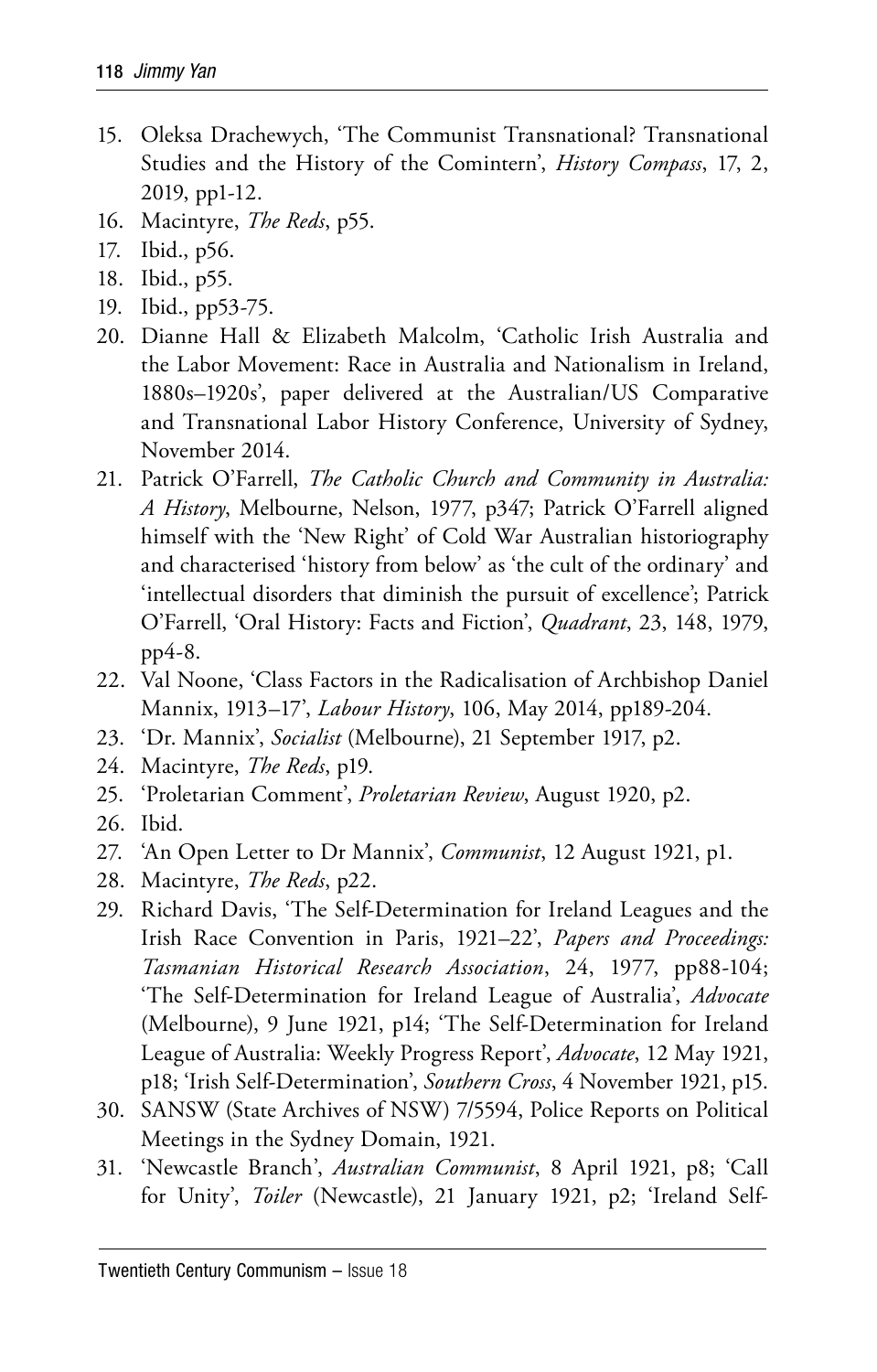Determination League', *Newcastle Morning Herald and Miners' Advocate* (Newcastle), 4 April 1921, p5.

- 32. Keith Pescod, 'Irish Participation in Victoria's Union Movement, 1850–1900', *Australasian Journal of Irish Studies,* 11, 2011, p7.
- 33. Verity Burgmann, 'Cosmopolitanism and the Labour Movement', *Social Alternatives*, 34, 1, 2015, p39.
- 34. 'His Eyes are Opened', *Australian Communist*, 31 December, 1920, p1.
- 35. An example of this form of ethnic reductionism can be found in the practice of reducing political radicals to their 'Catholic' background whilst neglecting their actual cultural politics. Patrick Morgan, for instance, notes that Labor Parliamentarian Frank Brennan was 'Catholic', but erases his radical pacifism during the war. Morgan, *Melbourne Before Mannix*, pp130-31.
- 36. 'The Communist Movement', *Communist*, 23 September 1921, p4.
- 37. 'The Dictatorship of the British Proletariat', *Australian Communist*  (Sydney), 15 April 1921, p1; 'Home Rule for China – Perhaps', *Australasian Seamen's Journal*, 1 August 1921, p5.
- 38. John Cunningham, 'The Wartime Journalism of Tom Glynn, 1914– 16', *Australasian Journal of Irish Studies,* 2017, p108; 'Pars Cut and Cute', *Australian Communist*, 21 January 1921, p2.
- 39. Cartoon, *Communist*, 27 May 1921, p1.
- 40. Adela Pankhurst, 'Nationalism and the Irish Rebellion', *Ross's*  (Melbourne), 16 December 1916, p20.
- 41. ' Long Live Communism', *Communism*, 20 May 1921, p26.
- 42. 'Ireland and the Railwaymen', *Proletarian*, 7 April 1921, p2.
- 43. 'Australian Workers and Ireland', *Catholic Press*, 10 February 1921, p19.
- 44. 'Industrial Notes', *Communist* (Sydney), 29 July 1921, p6.
- 45. See Padraic Gibson's forthcoming PhD thesis, '"Struggle with the Aborigines against Australian imperialism!" – the making of the Communist Party of Australia's 1931 manifesto on Aboriginal oppression', paper delivered at Workers of the World: The 15th Biennial Labour History Conference, University of Queensland, 23 September – 25 September, 2017.
- 46. See Neville Kirk, *Labour and the Politics of Empire: Britain and Australia 1900 to the present*, Manchester, Manchester University Press, 2011.
- 47. Jimmy Yan, 'Revolutionary Ireland and Transnational Labour Solidarity on the Victorian Railways: The Case of Alex Morrison and Tom Wilson, 1921–22', *Labour History*, 114, 2018, p25.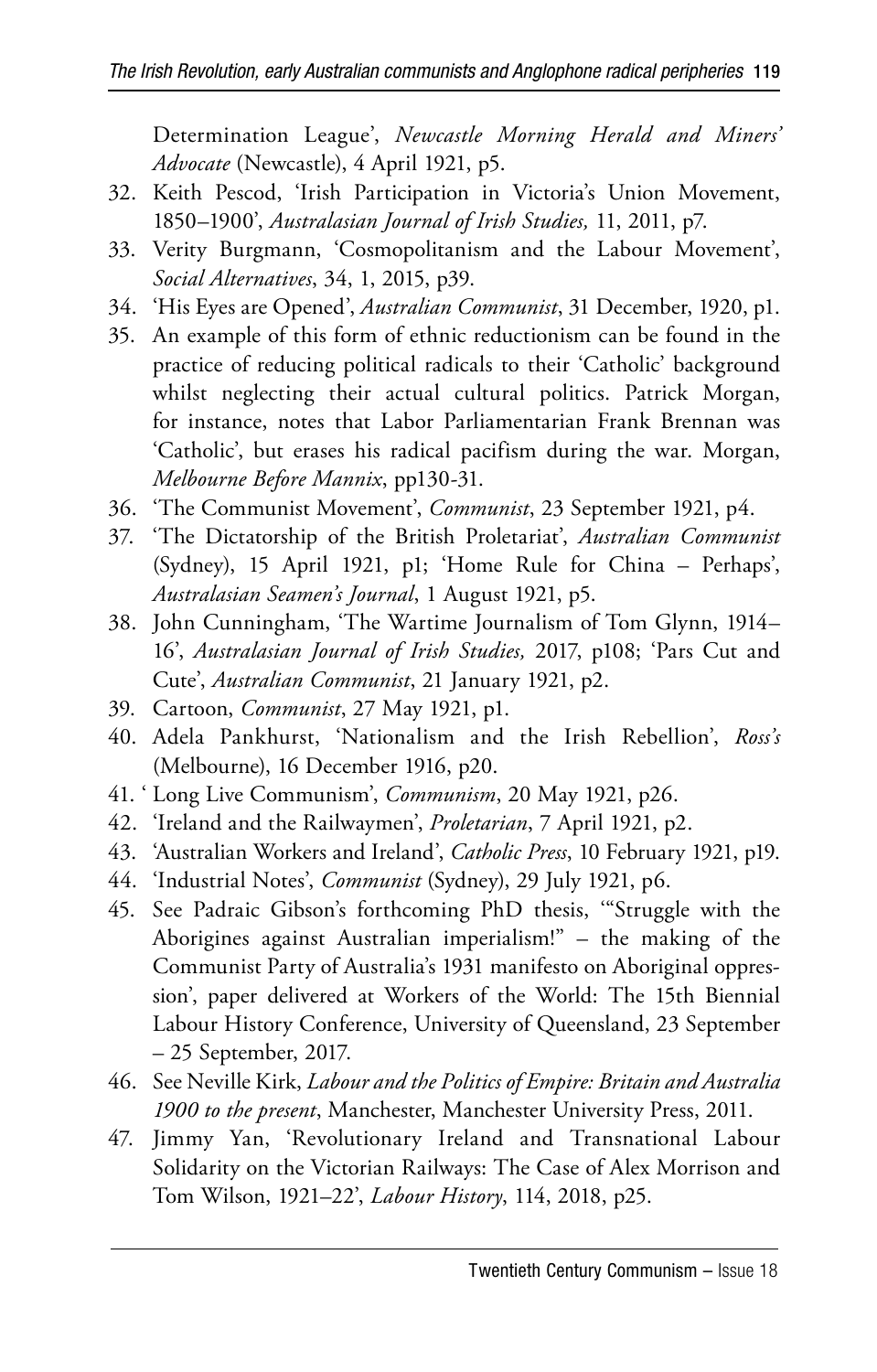- 48. See Kirk, *Labour and the Politics of Empire*.
- 49. Quoted in David Convery, '''As Imperialistic as Our Masters?" Relations between British and Irish Communists, 1920–1941', *Contemporary British History*, 32, 4, October, 2018, p15.
- 50. 'Hands Off Ireland!', *Advocate* (Burnie, Tas.), 25 June 1921, p5.
- 51. 'Leave Ireland Alone', *Barrier Daily Truth*, 11 February 1921, p3.
- 52. O'Farrell, *The Irish in Australia*, p273.
- 53. For studies of political generations in Irish revolutionary history, see R.F. Foster, *Vivid Faces: The Revolutionary Generation in Ireland, 1890–1923*, New York, W.W. Norton & Company, 2014; Casey, 'Ireland's Comintern Generation'.
- 54. National Archives of Australia, W235, A402/3, Peter Larkin (Sydney Travels); Nevin, Donal, *James Larkin: Lion of the Fold: The Life and Works of the Irish Labour Leader*, Gill & Macmillan Ltd, 2006, p440.
- 55. NAA: W235, A402/3, Peter Larkin (Sydney Travels).
- 56. Ibid.
- 57. 'Ireland and Australia', *Communist* (Sydney), 15 July 1921, p2.
- 58. NAA: W235, A402/3, Peter Larkin (Sydney Travels); 'Alleged Political Motive', *Age* (Melbourne), 13 November 1920, p13; 'The Offending Speech', *Daily Mail* (Brisbane), 13 November 1920, p7.
- 59. 'Peter Larkin', *Communist* (Sydney), 1 July 1921, p2; 'Ireland and Australia', *Communist*, 15 July 1921, p2.
- 60. 'Ireland and Australia.' *Communist*, 15 July 1921, p2.
- 61. 'To Revolutionise Cork', *Irish Independent* (Dublin), 20 November 1913, p6.
- 62. National Library of Australia: MS3222, 5/15, 'Workers of Queensland, Attention!', Robert Samuel Ross Papers.
- 63. Verity Burgmann, *Revolutionary Industrial Unionism: The Industrial Workers of the World in Australia*, Cambridge, Cambridge University Press*,* 1995, p86.
- 64. Emmet O'Connor, *Syndicalism in Ireland, 1917–1923*, Cork, Cork University Press, 1988, p83.
- 65. NAA: A6286, 2/27, Peter Larkin to Thomas O'Byrne.
- 66. Sean Scalmer, 'Turner Meets Gandhi: Pilgrimage, Ritual and the Diffusion of Nonviolent Direct Action', in Graham St John (ed.), *Victor Turner and Contemporary Cultural Performance*, New York, Berghahn, 2008, pp243-257.
- 67. Kenneth Shonk, 'The Shadow Metropolis: Global Anti-Colonialism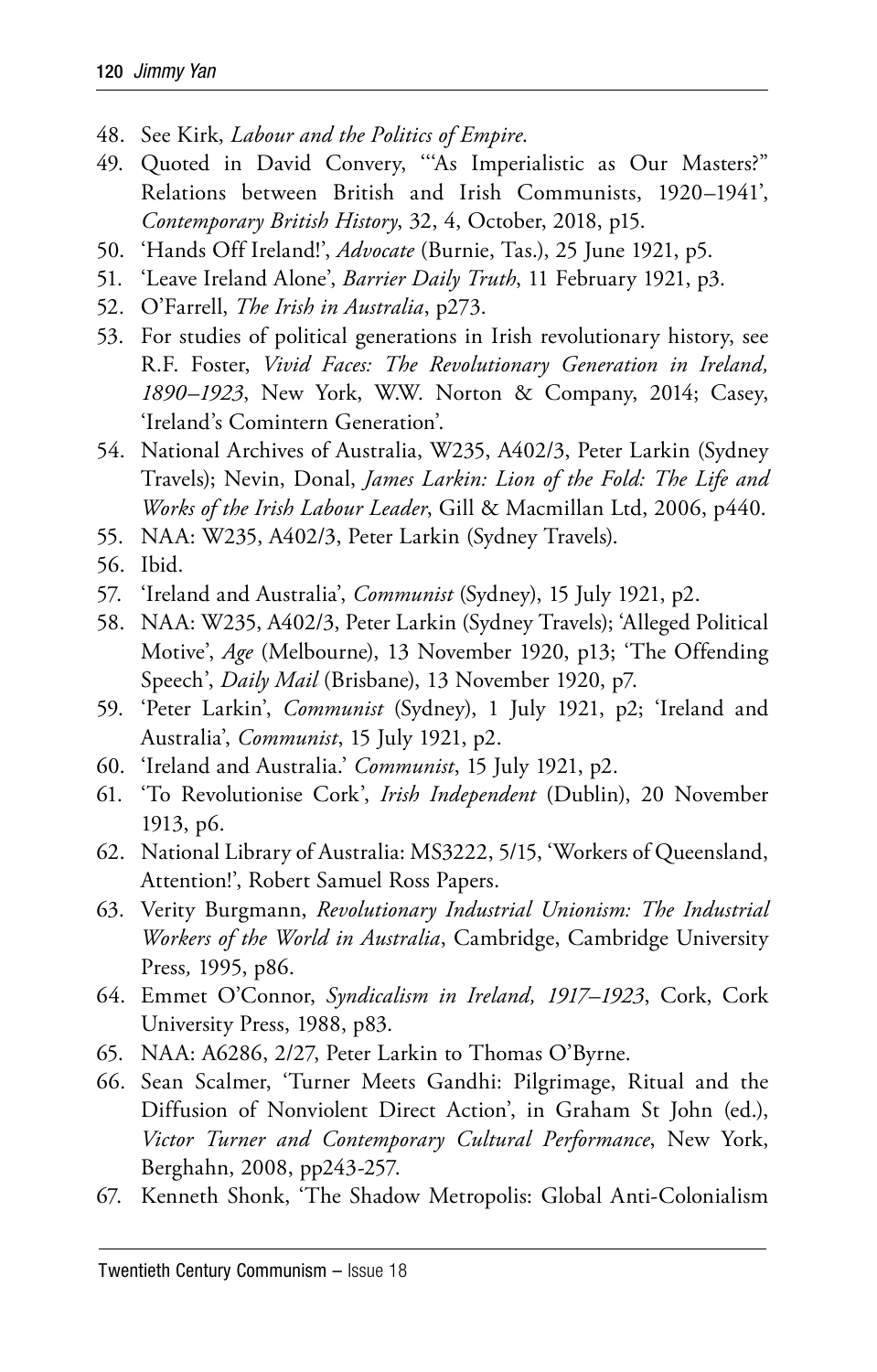and the Legacy of Ireland's Revolution', *The Irish Revolution 1919–21: A Global History*, Dublin, History Ireland, pp84-87.

- 68. NAA: A402, W294, Clarence Wilbur Baker.
- 69. NLA MLMSS: 740/5, Esmonde Higgins to his parents, 2 July 1919.
- 70. Fredrik Petersson, '"A Man of the World". Encounters and articulations of anti-imperialism as cosmopolitanism', *Twentieth Century Communism*, 10, Spring 2016, p88; NLA MLMSS: 740/5, Esmonde Higgins to his parents, 2 July 1919.
- 71. Terry Irving, 'Esmonde Higgins in the Soviet Union', in Sheila Fitzpatrick & Carolyn Rasmussun (eds), *Political Tourists: Travellers from Australia to the Soviet Union in the 1920s –1940s*, Melbourne, Melbourne University Press, 2008, p42.
- 72. Photo, *Weekly Freeman* (Dublin), 10 July 1920, p5.
- 73. Gerard Noonan, *The IRA in Britain: 1919–1923,* Liverpool, Liverpool University Press, 2014, p52.
- 74. 'Miners' Strike For Ireland', *Forward* (Glasgow), 26 February 1921, p2.
- 75. Tom Barker recalled from Moscow that 'I sometimes feel homesick, and wish I was back in 403 with Paddy Quinlan leading the band, and the route marches going to Redfern and Botany when the trams were stopped'; 'From Moscow to the Boys in Australia', *Communist*, 13 May 1921, p6; 'A letter from Glasgow', *Australian Communist*, 28 January 1921, p6; Gary Watts, 'Patrick Quinlan: nationalist or militant IWW member', paper delivered at 'Ireland and the Wobbly World': Irish Labour Radicals & The Industrial Workers of the World in the early 20th Century', National University of Ireland Galway, Galway, 11–12 November 2016; Sean O hEidirsceoil, 'A Personal memoir of the Thirties', in H. Gustav Klaus (ed.), *Strong Words Brave Deeds: The Poetry, Life and Times of Thomas O'Brien*, Dublin, O'Brien Press, 1994, p221. I would like to thank David Convery for drawing my attention to a reference to Quinlan in this memoir.
- 76. 'A letter from Glasgow', *Australian Communist*, 28 January 1921, p6.
- 77. Ibid; Geoffrey Bell, *Hesitant Comrades: The Irish Revolution and the British Labour Movement*, London, Pluto Press, 2016, p146.
- 78. 'Our Letter Box', *Labour Leader* (London), 15 April 1920, p9.
- 79. LSE Archives, 1908/140, Harry Arthur Campbell to Keir Hardie, 21 April 1908, ILP papers; 'Labour's Battle in the Antipodes', *Labour Leader* (London), 15 February 1917, p5.
- 80. H.A. Campbell, *The Crucifixion of Ireland: Dedicated to the Enslaved,*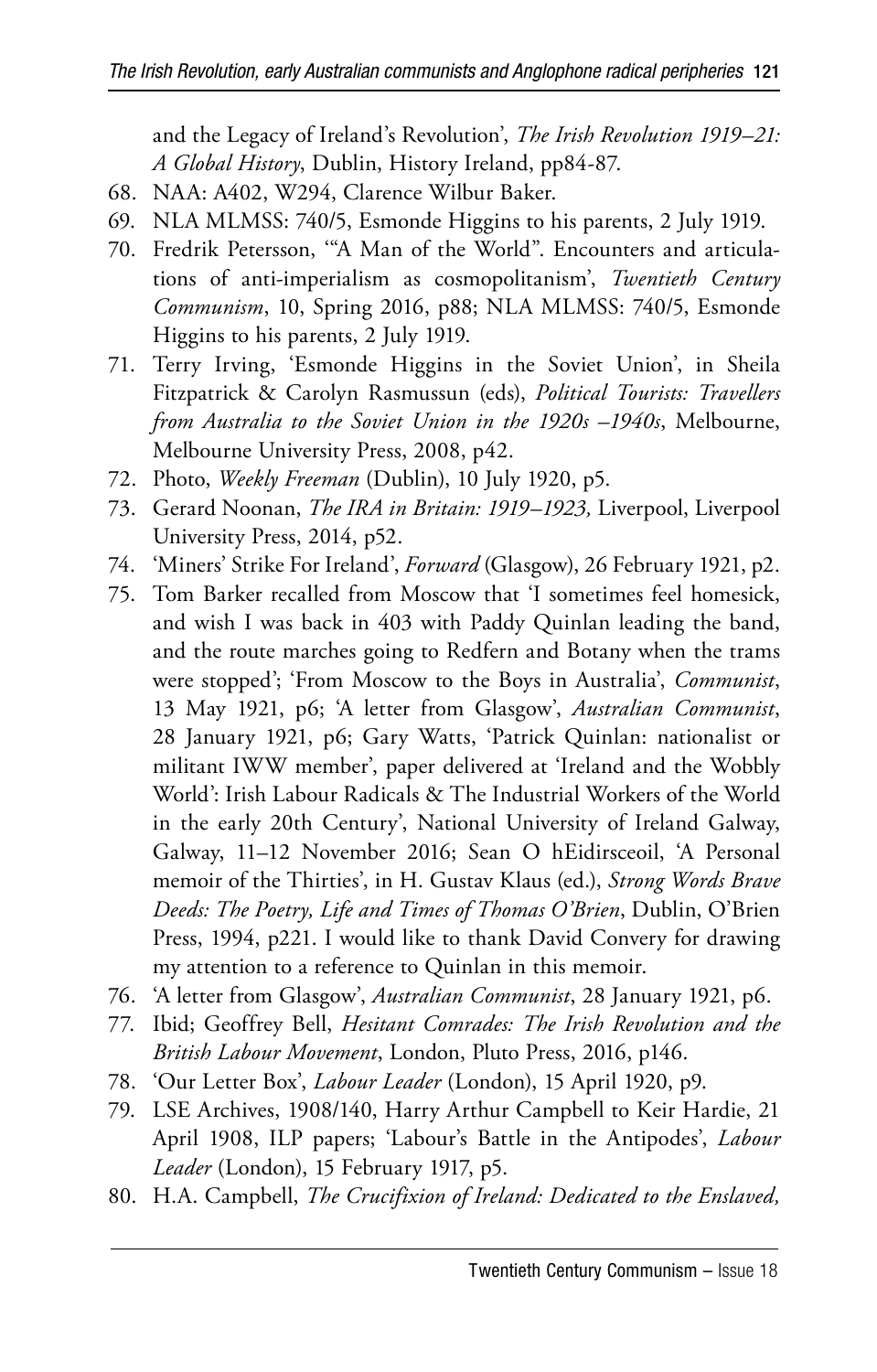*Oppressed, Tortured and Robbed Sons and Daughters of Ireland* (3rd ed.), Glasgow, Scottish Workers' Committees, 1920.

- 81. Maurice Walsh, *The News from Ireland: Foreign Correspondents and the Irish Revolution*, London, I.B. Tauris, 2011, p84; Geoffrey Bell identifies a similar silence on the Easter Rising within the Socialist Labor Party. Geoffrey Bell, 'British Labour and Irish Radicals', in Enrico Del Lago, Roisin Healy and Gearoid Barry (eds), *1916 in Global Context: An Anti-Imperial Moment,* London, Routledge, 2018, p167.
- 82. Marilyn Lake. *Progressive New World: How Settler Colonialism and Transpacific Exchange Shaped American Reform*, Cambridge, MA, Harvard University Press, 2019.
- 83. LSE Archives, ILP5/1918/5, Cover, HA Campbell, *Socialism at work in Queensland*, Manchester, National Labor Press, 1918.
- 84. 'To John Maclean', *The Worker* (Glasgow), 24 May 1919, p3; ''Socialist' Queensland', *Socialist* (Glasgow), 27 February 1919, p141.
- 85. 'An Australian in Ireland', *Truth* (Brisbane), 10 June 1918, p9; Campbell, 'Socialism in Queensland', p11; Marilyn Lake and Henry Reynolds, *Drawing the Global Colour Line: White Men's Countries and the International Challenge of Racial Equality,* Cambridge, Cambridge University Press, 2008.
- 86. Jon Piccini & Evan Smith, 'The "White Australia" policy must go: The Communist Party of Australia and immigration restriction', in Evan Smith & Jon Piccini (eds), *The Far Left in Australia*, London, Routledge, 2018, pp77-96.
- 87. 'Rob Roy and Ireland', *Forward*, 2 February 1918, p3; Bell, *Hesitant Comrades,* p131.
- 88. 'Letters to the Editor', *Forward* (Glasgow), 4 September 1920, p6.
- 89. 'Councillor Shinwell and the Irish Question', *Forward* (Glasgow), 10 September 1920, p3.
- 90. 'Our Letter Box', *Labour Leader* (London), 13 May 1921, p2; 'Our Letter Box', *Labour Leader* (London), 28 October 1920, p6; 'Who Are the Assassins?', *Worker* (Glasgow), 4 December 1920, p4; Campbell, *The Crucifixion of Ireland*.
- 91. Letters, *Forward* (Glasgow), 20 September 1920, p7; 'Our Letter Box', *Labour Leader* (London), 28 October 1920, p6.
- 92. Campbell, *The Crucifixion of Ireland*, (3rd ed.), pp56-57.
- 93. LSE Archives, ILP/6/7/12, 'Withdraw or not Withdraw', *Glasgow ILP*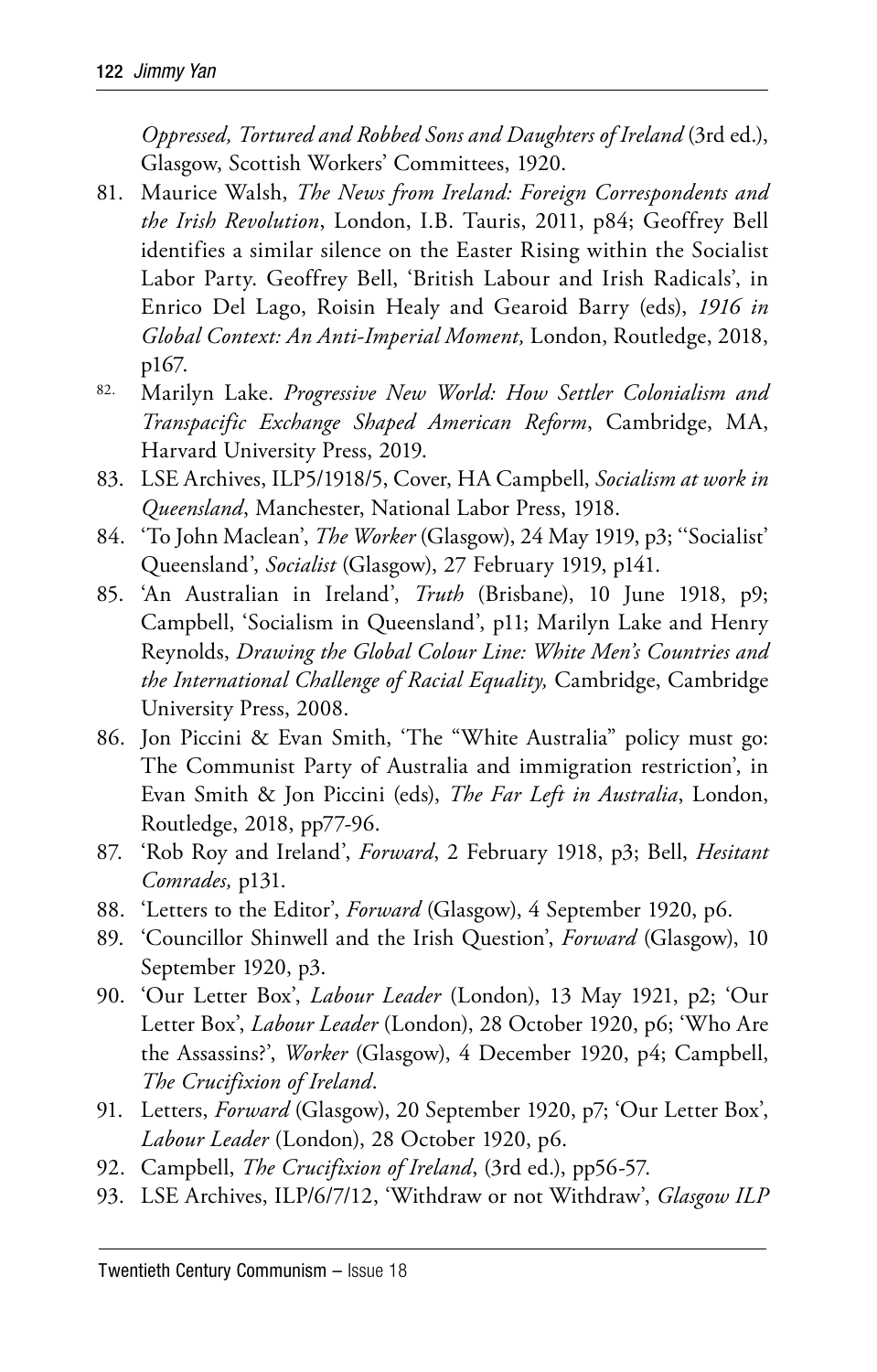*Federation Bulletin, September 1919,* p2; Campbell, *The Crucifixion of Ireland*, (3rd ed.), p57.

- 94. 'Things that are Hidden from Henry Dubb', *Forward*, 13 July 1918, p2.
- 95. 'Arthur Henderson's Denial', *Forward* (Glasgow), 25 September 1920, p7.
- 96. 'Our Letter Box', *Labour Leader* (London), 16 December 1920, p6; 'ILP Sunday Lectures', *Edinburgh Evening News*, 24 December 1920, p1.
- 97. Sidney Tarrow, *The New Transnational Activism,* New York, Cornell University, 2005, p43.
- 98. Stephen Yeo, 'A NEW LIFE: The Religion of Socialism in Britain, 1883–1896', *History Workshop Journal*, 4, 1, October 1977, pp5-56; 'In Ireland T-Day', *Ross's* (Melbourne) 7 May 1921, p19; 'A Maorilander in Ireland', *Maoriland Worker,* 19 January 1921, p3.
- 99. 'In Ireland To-Day', *Ross's* (Melbourne), 7 May 1921, p19.
- 100. 'A Maorilander in Ireland', *Maoriland Worker*, 19 January 1921, p3.
- 101. 'Our Letter Box', *Maoriland Worker*, 22 December 1920, p14.
- 102. 'The Crucifixion of Ireland', *Communist* (Sydney), 22 July 1921, p3.
- 103. 'The Last Act', *Daily Herald*, 17 August 1921, p7.
- 104. 'Letters to the Editor', *Forward* (Glasgow), 15 January 1921, p7; Bell, *Hesitant Comrades*, p135.
- 105. 'The Crucifixion of Ireland', *Socialist*, 3 June 1921, p3; R.S. Ross erroneously claimed that Mannix was writing from Nazareth House, Glasgow, a city that he was prevented from entering by authorities; Tom Gallagher, *Glasgow, the Uneasy Peace: Religious Tension in Modern Scotland, 1819– 1914,* Manchester, Manchester University Press, 1987, p93.
- 106. 'The Crucifixion of Ireland', *Ross's* (Melbourne), 1 October 1921, p5; 'The Crucifixion of Ireland', *Socialist* (Melbourne), 3 June 1921, p3; 'Ireland's Famines and Rebellions', *Socialist* (Melbourne), 17 June 1921, p2.
- 107. 'Books and Publications Received', *Maoriland Worker*, 13 July 1921, p8; H.A. Campbell, *The Crucifixion of Ireland*, Glasgow, Scottish Workers' Committees, 1920; 'The Militarisation of Ireland', *Westralian Worker*, 28 July 1921, p8; 'Ross's Book Service', *Ross's* (Melbourne), 12 November 1921, p20.
- 108. *New Zealand Parliamentary Debates*, 26 October 1921, p828.
- 109. 'Industrial Notes', *Communist* (Sydney), 23 December 1921, p3.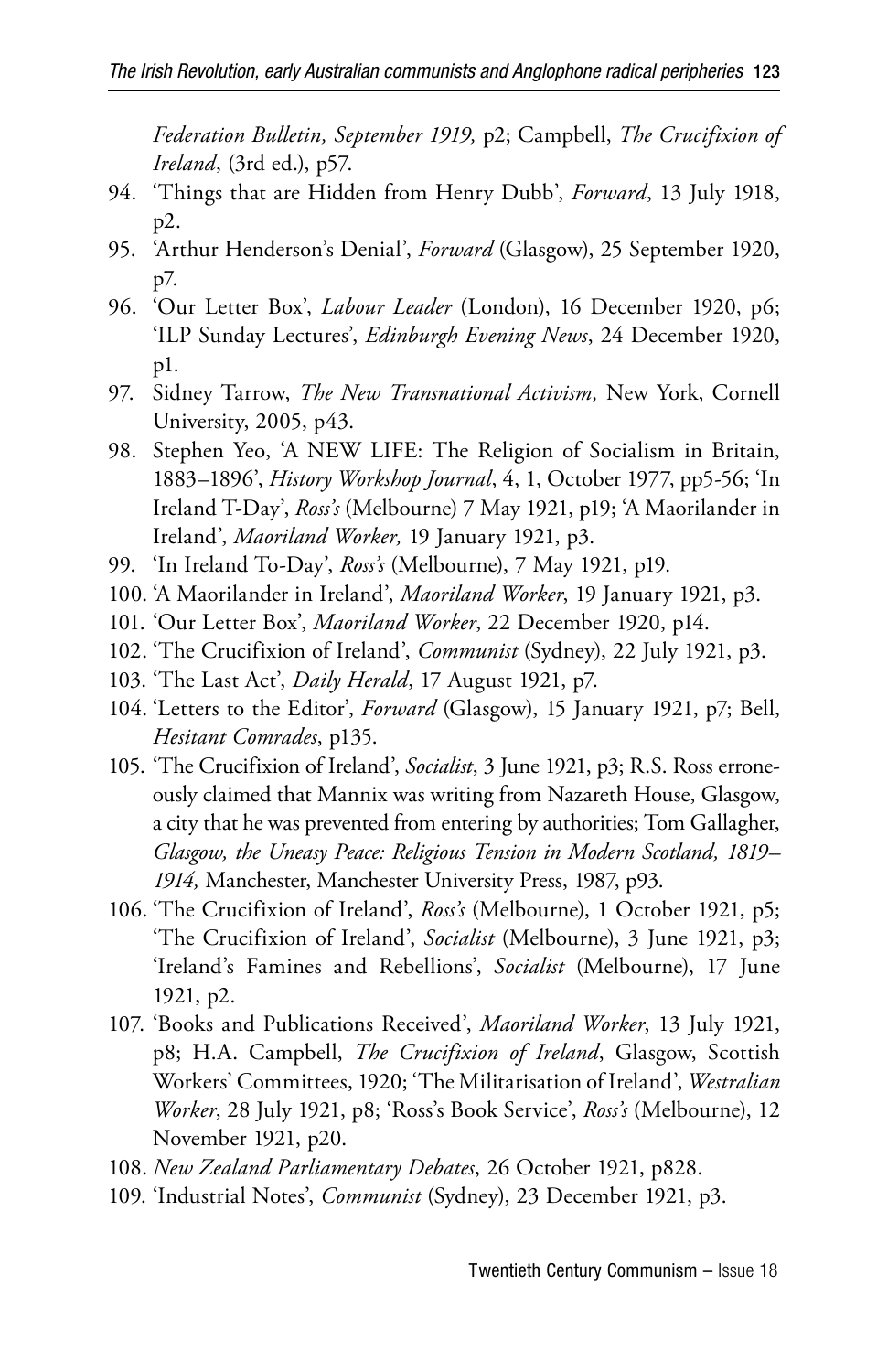- 110. O'Connor, *The Red and the Green*, pp30-54; 'The Irish 'Free' State', *Communist*, 14 July 1922, p1.
- 111. Reprint of Proclamation, *Communist* (Sydney), 31 December 1921, p3.
- 112. 'Who Are Rejoicing?', *Communist* (Sydney), 2 February 1923, p1.
- 113. 'Labor in Ireland', *Westralian Worker*, 12 January 1923, p6.
- 114. Letters, *Australasian Seamen's Journal*, 7 January 1922, p14.
- 115. 'Ireland and Labour', *Australasian Seamen's Journal*, 1 February 1924, p3.
- 116. 'Ireland and Labour', *Australasian Seamen's Journal*, 1 February 1924, p3.
- 117. 'Ireland and Labour', *Australasian Seamen's Journal*, 1 February 1924, p3.
- 118. MLMSS A3843, Minutes of the Labour Council of New South Wales, 15 June 1922.
- 119. Farrell, *International Socialism & Australian Labour*, p116.
- 120. NLA MS 3000, Sydney Branch Meeting Minutes, 18 December 1922, p182, Communist Party of Australia papers.
- 121. Mark Finnane, 'Deporting the Irish Envoys: Domestic and National Security in 1920s Australia', *Journal of Imperial & Commonwealth History*, 41, 3, September 2013, pp403-25.
- 122. Finnane, 'Deporting the Irish Envoys: Domestic and National Security in 1920s Australia', p415.
- 123. Finnane, 'Deporting the Irish Envoys: Domestic and National Security in 1920s Australia', pp403-25.
- 124. Val Noone, *Hidden Ireland in Victoria*, Ballarat, Ballarat Heritage Services, 2012, p110.
- 125. Ann Marie Whitaker, *Irish National Association of Australasia 70th Historical Reference*, Sydney, Irish National Association, 1985.
- 126. Floya Anthias, 'Evaluating "Diaspora": Beyond Ethnicity?', *Sociology*, 32, 3, 1998, pp557-80.
- 127. SANSW: 7/6723, Irish Envoys case; ML A3842, Labour Council of New South Wales Minutes, 10 May 1923, p234.
- 128. ML A3842, Labour Council of New South Wales Minutes, 10 May 1923, p237.
- 129. Macintyre, *The Reds*, p81.
- 130. David Featherstone, *Resistance, Space and Political Identities: The Making of Counter-Global Networks*, Hoboken, NJ, Blackwell Publishing, 2008, p158.